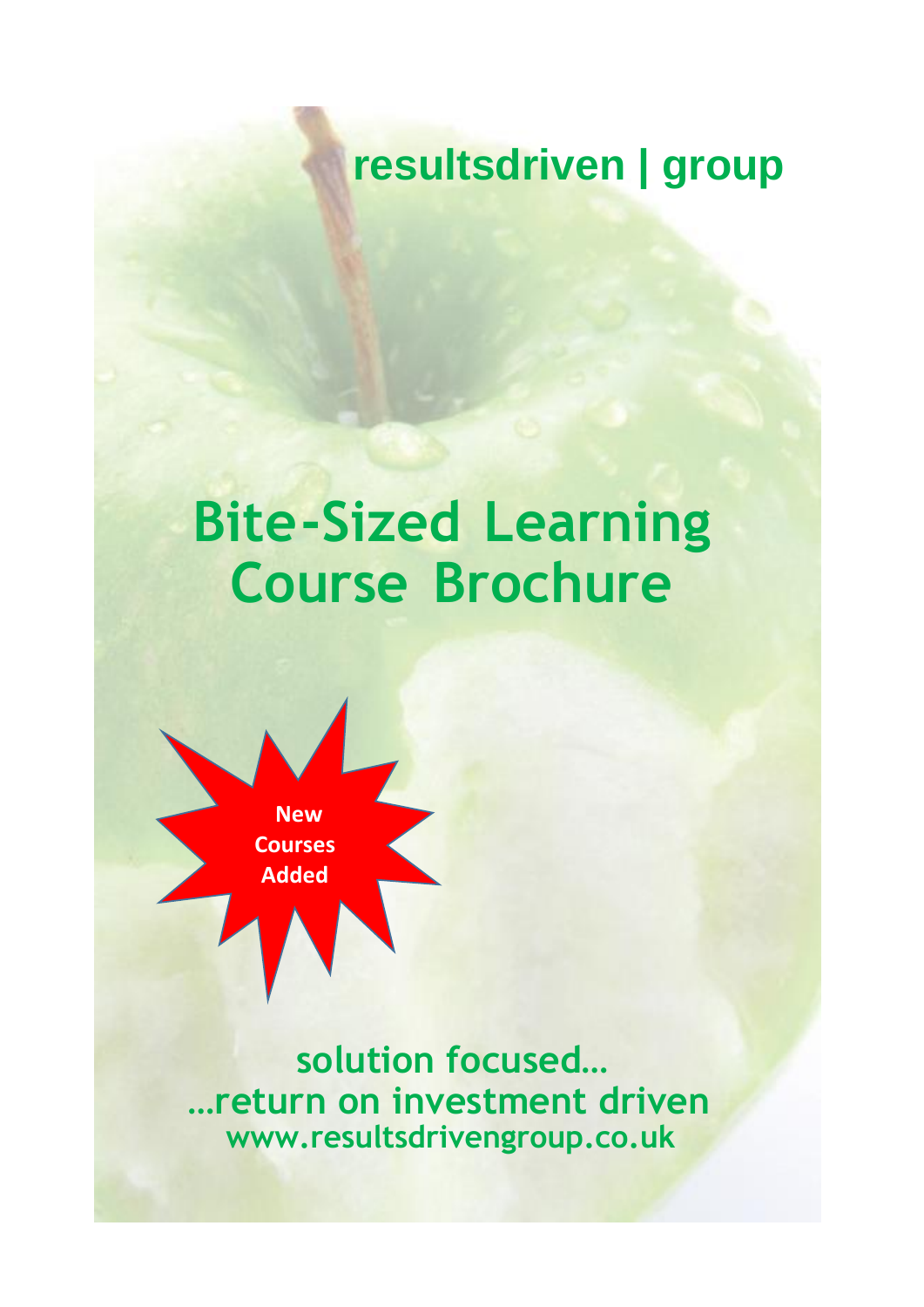#### **Introduction**

Bite-sized learning sessions are short tools based, two-hour experiential learning sessions that are now being offered nationally across the UK and delivered in house for groups of 4 – 20 people per session onsite. As more and more of us become 'time poor', we are expected to deliver more and more as part of the day-job, so now is the time to undertake learning in a different way and just attend a bite size learning session that can be delivered around your busy working schedule.

#### **Next steps**

Have a look at the list of courses available and then decide on which three '2-hour bitesize learning sessions' you want delivering in a day and then give us a call on 0845 094 0587 or email us on chrisgoodwin@resultsdrivengroup.co.uk to book a day.

#### **Delivery times**

We can tailor the delivery times to suit you according to the needs of your business. Standard delivery times tend to be:

Session one – 09:15 to 11:15 Session two – 11:30 to 13:30 Session three – 14:00 to 16:00

If some delegates want to attend all day, they can do so.

**New Online Programme pricing (Via Zoom Pro) –** *discounted rate by £600 per day*

The cost for a day's delivery online for up to 30 delegates = 3 x 2-hour session at 10 delegates per 2-hour session = £900 + VAT = £30 per delegate. (min 4 delegates – max 20 delegates) – enquire about pricing for larger numbers of delegates (it will be possible for delegates from other companies to join these sessions as well if you are open to that)

**New Individual Learner Online Programme pricing (Via Zoom Pro)**

The cost per individual delegate per 2-hour session  $=$  £30 per delegate + VAT per delegate per session

#### **Face to Face Programme pricing**

The cost for a day's delivery onsite to 60 delegates =  $3 \times 2$ -hour session at 20 delegates per 2 hour session = £1500 + Travel / Accommodation / Sustenance = £33.33 per delegate.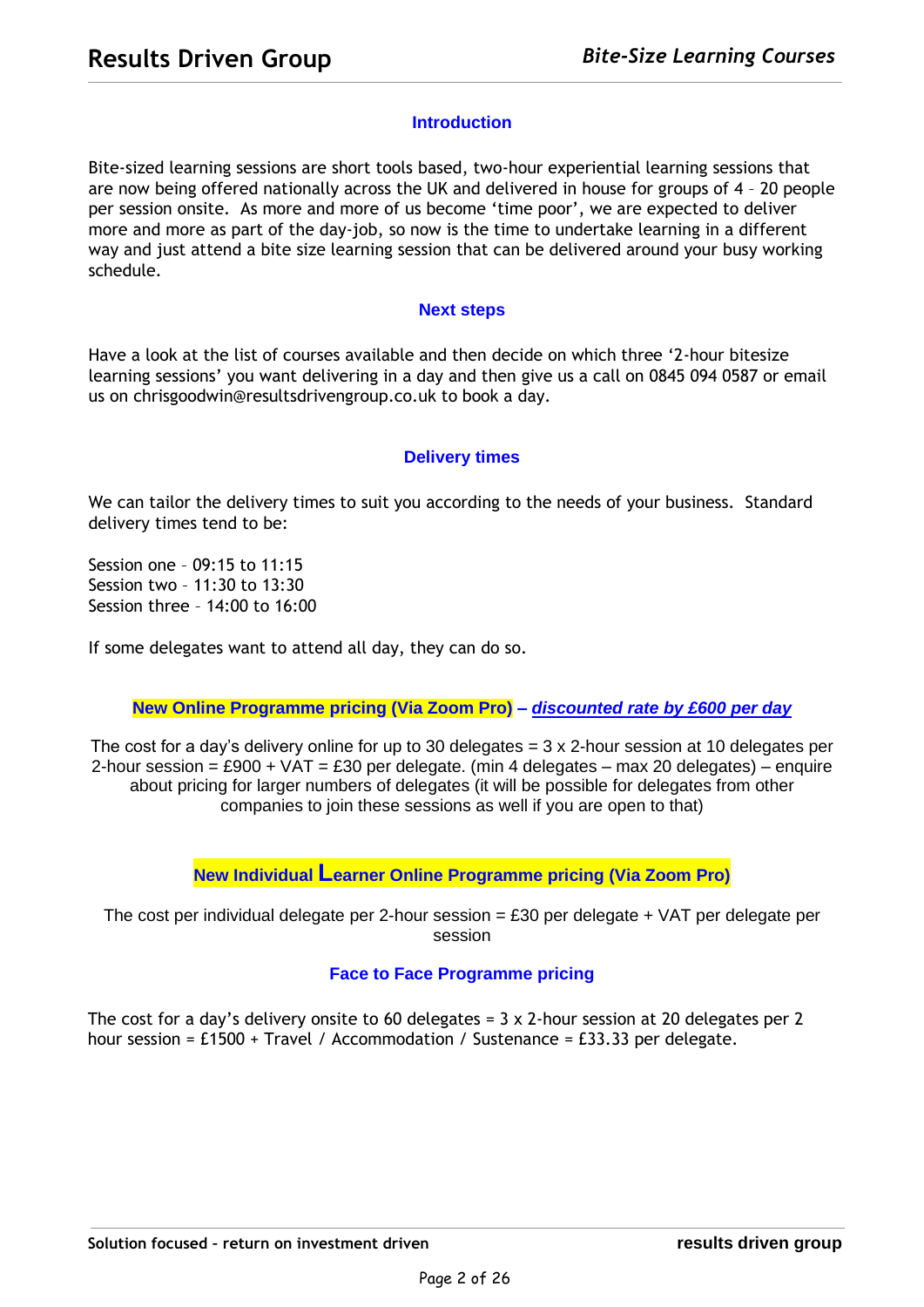### **Bite-Size Learning – 2-hour Learning Modules**

| Module 2 - Adapting to a Changing Environment in the Public or Private Sectors 5 |
|----------------------------------------------------------------------------------|
|                                                                                  |
|                                                                                  |
|                                                                                  |
|                                                                                  |
|                                                                                  |
|                                                                                  |
|                                                                                  |
|                                                                                  |
|                                                                                  |
|                                                                                  |
|                                                                                  |
|                                                                                  |
|                                                                                  |
|                                                                                  |
|                                                                                  |
|                                                                                  |
|                                                                                  |
| Module 20 - How to Cope with Stress on a Day-to-Day Basis at Work 13             |
|                                                                                  |
|                                                                                  |
|                                                                                  |
|                                                                                  |
| Module 25 - Lean Thinking and Implementation Through the use of Empowerment16    |
|                                                                                  |
|                                                                                  |
|                                                                                  |
|                                                                                  |
|                                                                                  |
|                                                                                  |
|                                                                                  |
|                                                                                  |
|                                                                                  |
|                                                                                  |
|                                                                                  |
|                                                                                  |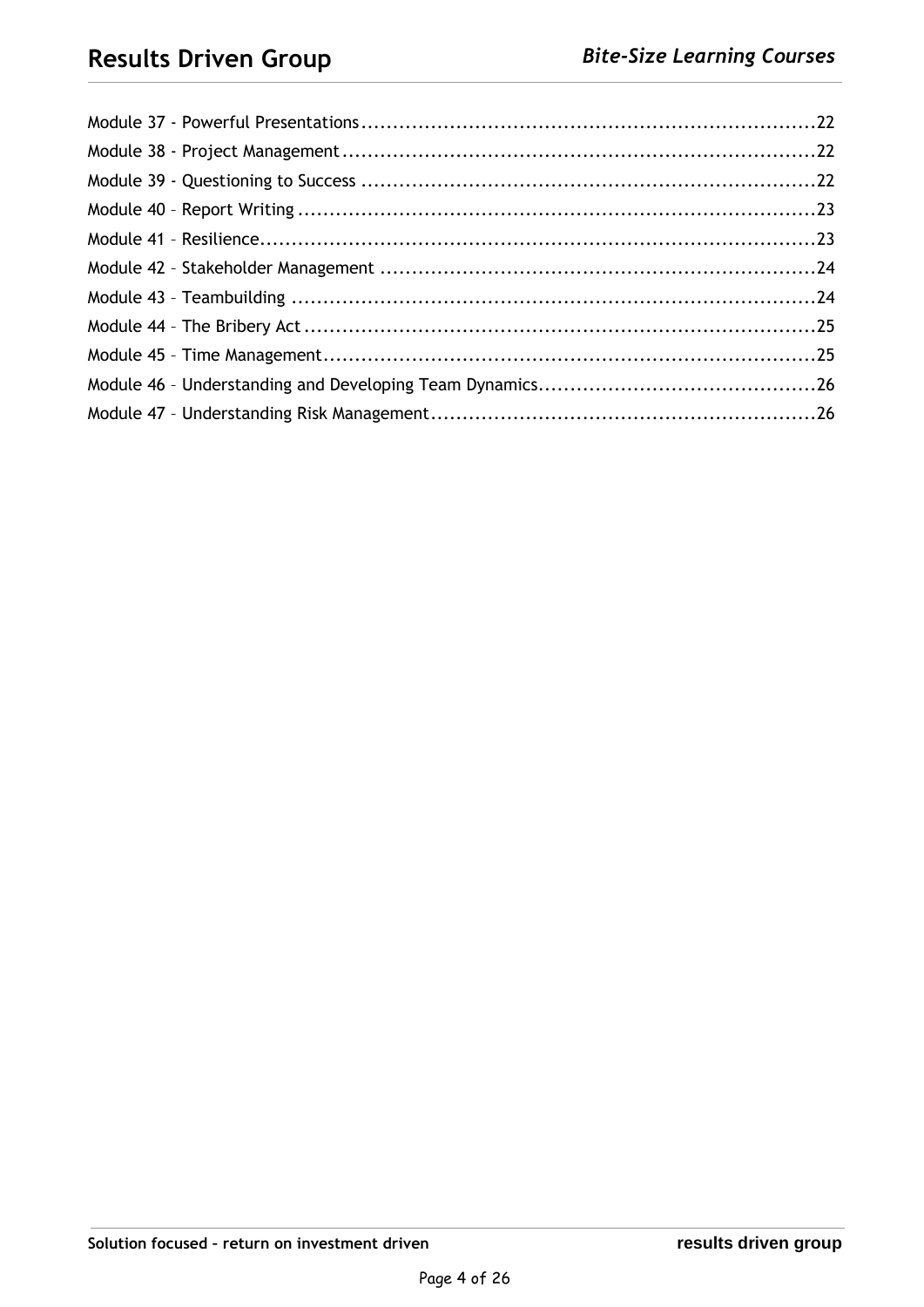### <span id="page-4-0"></span>**Module 1 - Accountability**

#### **Overview:**

At a time when productivity in the UK is critical to maintain our competitive advantage with the rest of the world, the embracing of accountability by an organisation and the employees within in it is fundamental to its future success and survival.

If this is an area of number for the people in your organisation, then this course has to be 'A must attend!!'

#### **Topic Areas:**

- What is accountability?
- Accountability and responsibility skills assessment
- What areas do I need to work on to become more accountable as an individual?
- Accountability trios
- Developing a results driven attitude that encourages discipline and determination to become accountable and succeed
- Techniques for developing accountability that never fails
- Summary and action plans agreed

### <span id="page-4-1"></span>**Module 2 – Adapting to a Changing Environment in the Public or Private Sectors**

#### **Overview:**

Changing the way in which we think – adopting a positive mindset to be able to deal effectively with change.

How to change our behaviour and adopt a winning performance methodology.

How do we make the most of our current Skillset and then adapt it to changing circumstances? – reflecting on our experience and turning it into action.

Career planning – what can be achieved – making the right Chess moves.

- Reflecting on the past to be successful in the future
- Adopting the attitude and mindset to succeed
- Undertaking a skills scan of our lives where have we gained experience?
- Adapting to ever changing environments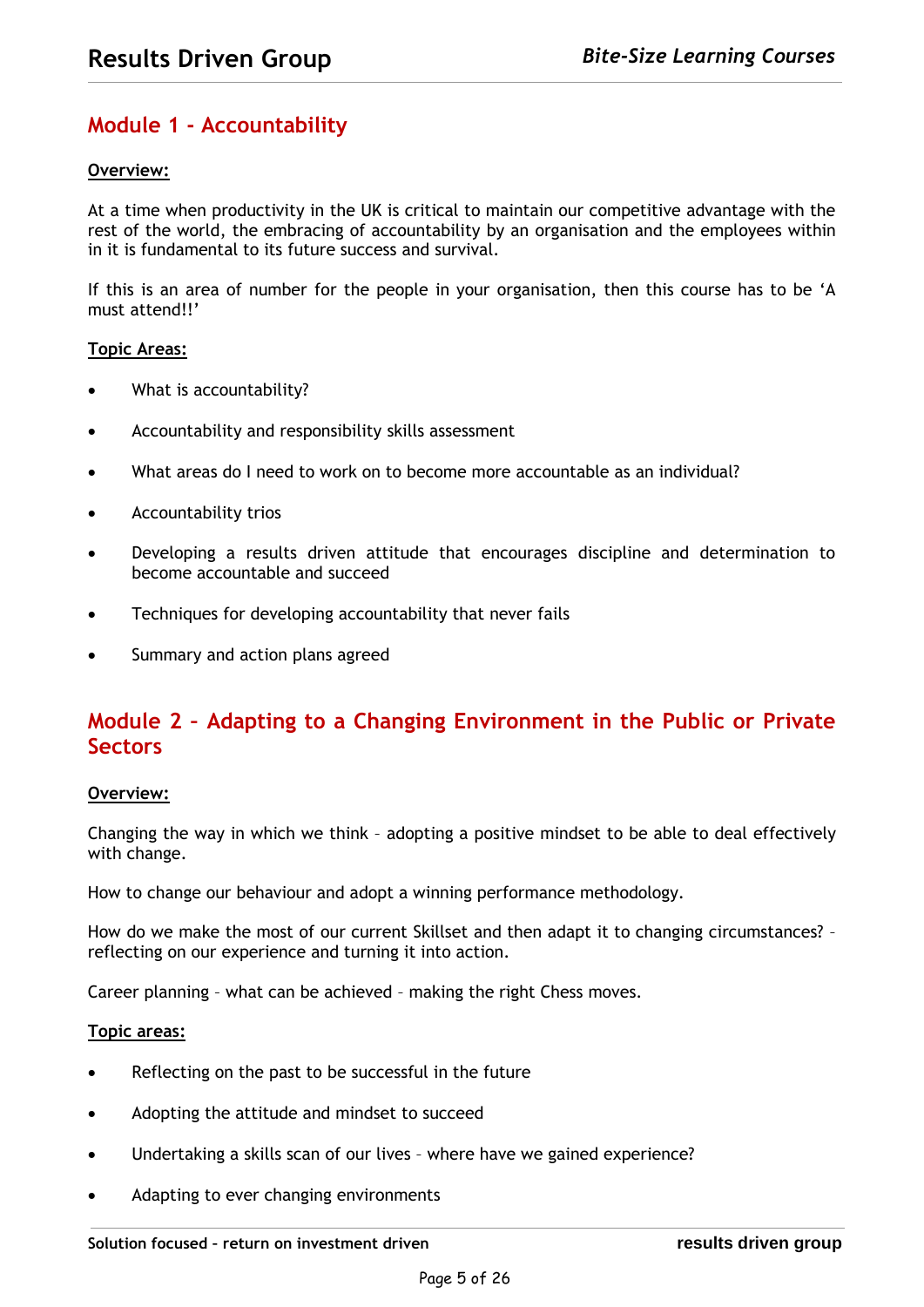- Changing our communication styles to deal with different audiences
- Self coaching 'Think it Believe it Do it'

### <span id="page-5-0"></span>**Module 3 - Assertiveness**

#### **'Having the confidence to communicate effectively can change your life forever'**

#### **Overview:**

This workshop allows you to develop the fundamentals of assertiveness and powerful communication and helps you use assertiveness in a confident way in your work and personal life.

#### **Topic areas:**

- The definition of assertiveness
- Who can you use assertion with?
- Why assertiveness now?
- When to use assertiveness
- Assertiveness and integrity

### <span id="page-5-1"></span>**Module 4 - Assessment and Evaluation of Training/Skills Needs**

#### **Overview:**

This workshop will enable you to assess and evaluate the skills of your team and ensure that you can develop the correct training package for their future and ongoing skills development.

#### **Topic areas:**

- Understanding competency development
- Developing your own competency assessment framework using the results driven approach
- Assessing the capability of your team
- Measuring the impact of development

### <span id="page-5-2"></span>**Module 5 - Closing Deals**

#### **'The results driven way'!!**

#### **Overview:**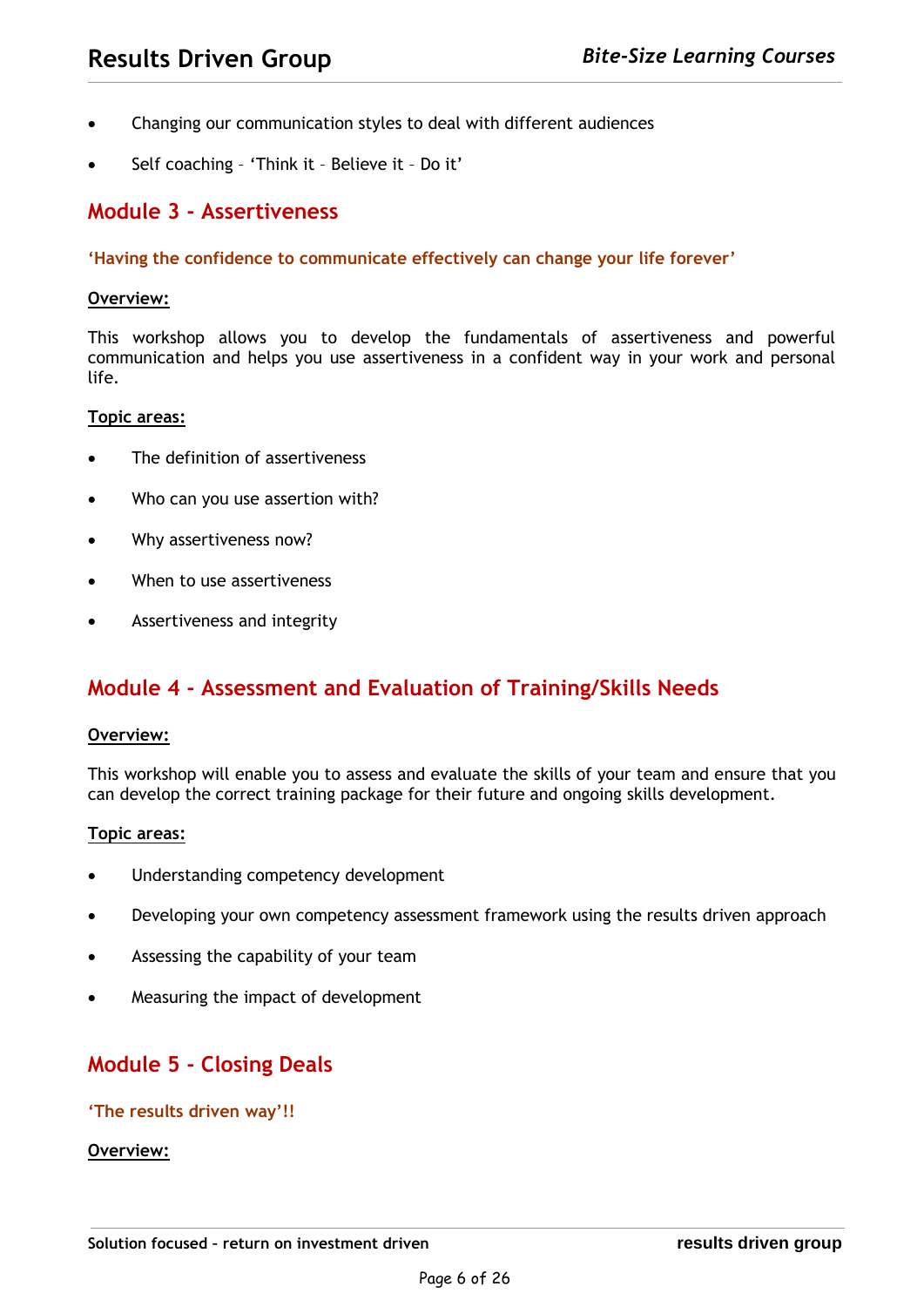To close the sale and secure new business your client must be completely convinced that you and your organisation are going to best meet their needs.

This highly interactive 90 minute session provides top tips and techniques to give you the edge and help you secure the sale.

#### **Topic areas:**

- Setting objectives
- Creating an open and honest meeting
- Interpreting and acting on the buying signals
- Types of closes
- Action planning

### <span id="page-6-0"></span>**Module 6 - Commercial Reality**

#### **'The facts'**

#### **Overview**

We will introduce you to the world of the Private Sector and show you how to run your own business through a results driven business simulation challenge.

You will have to make decisions based around profit and loss, marketing and product development.

#### **Topic areas:**

- Analyse basic business data
- Work as a management team
- Define their target market and satisfy its needs
- Analyse the competition
- Make logical business decisions
- The importance of advertising, pricing and margins

### <span id="page-6-1"></span>**Module 7 - Communication Skills Excellence**

#### **'Adapt your communication style to any given situation'**

#### **Overview:**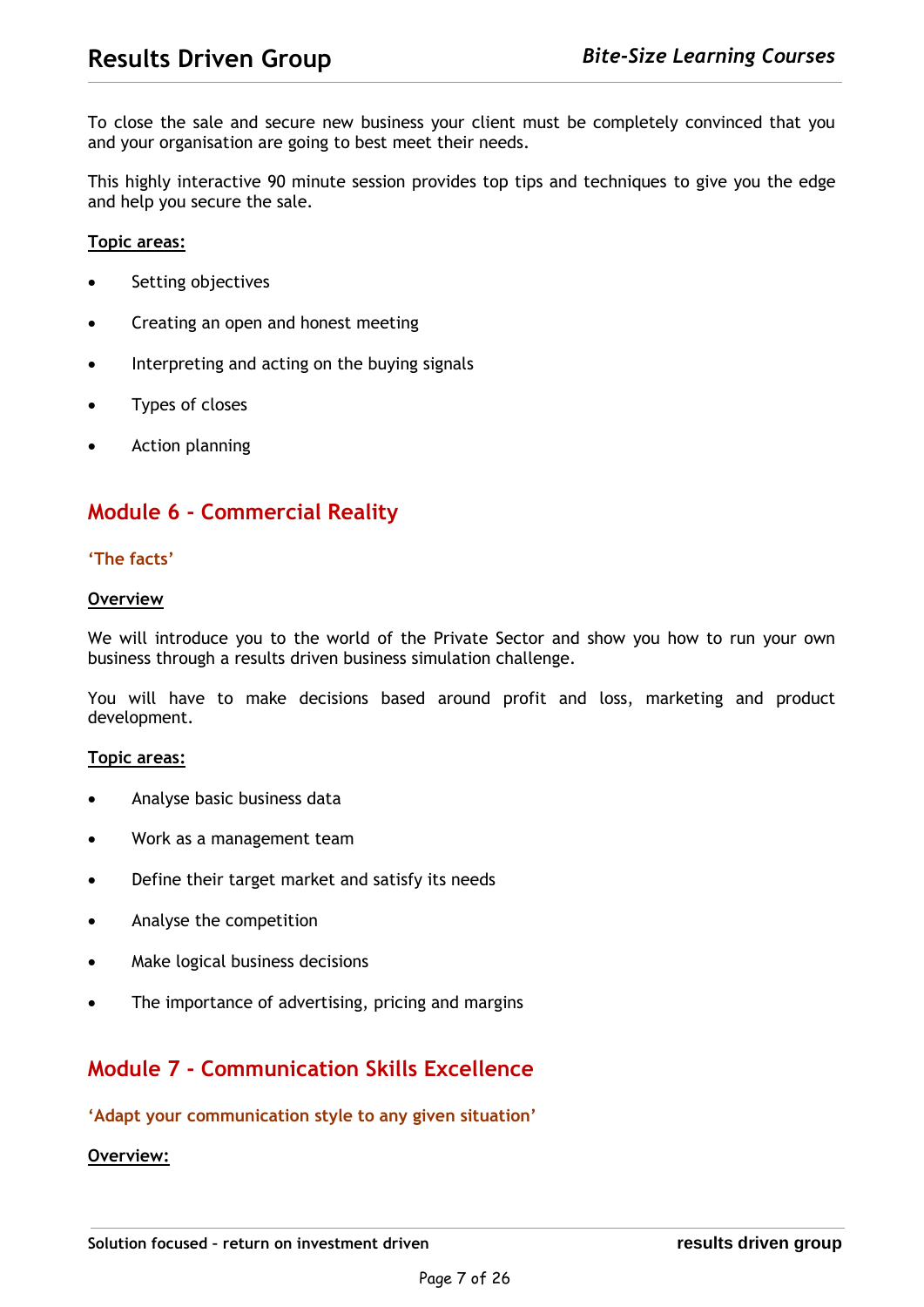Being able to adapt your communication style naturally will revolutionise the way in which you communicate.

This workshop will enable you to communicate more effectively and build rapport with customers.

Understanding customer types and matching your communication style.

#### **Topic areas:**

- Understanding the basic types of communication
- What style are you?
- Using rapport to gain the upper hand

### <span id="page-7-0"></span>**Module 8 – Creative Problem Solving**

#### **'Unleash your creativity and approach to problems'**

#### **Overview:**

Are you creative enough when problem solving?

Do you explore the problem from every conceivable aspect?

Do you always achieve the results you require?

If the answer is no to anything then you will need to come on this workshop to find out how.

#### **Topic areas:**

- Creative problem solving what is it?
- How to create an environment where it is safe to use creativity
- Have a go using one of the results driven creative problem solving tools
- Map your way to success

### <span id="page-7-1"></span>**Module 9 – Critical Business Decision Making**

#### **'Do you get a return on investment on all of your decisions?'**

#### **Overview:**

Making critical business decisions in times of economic uncertainty is a vital skill set that can be taught.

Understanding how to measure the impact of your decisions is vital to success.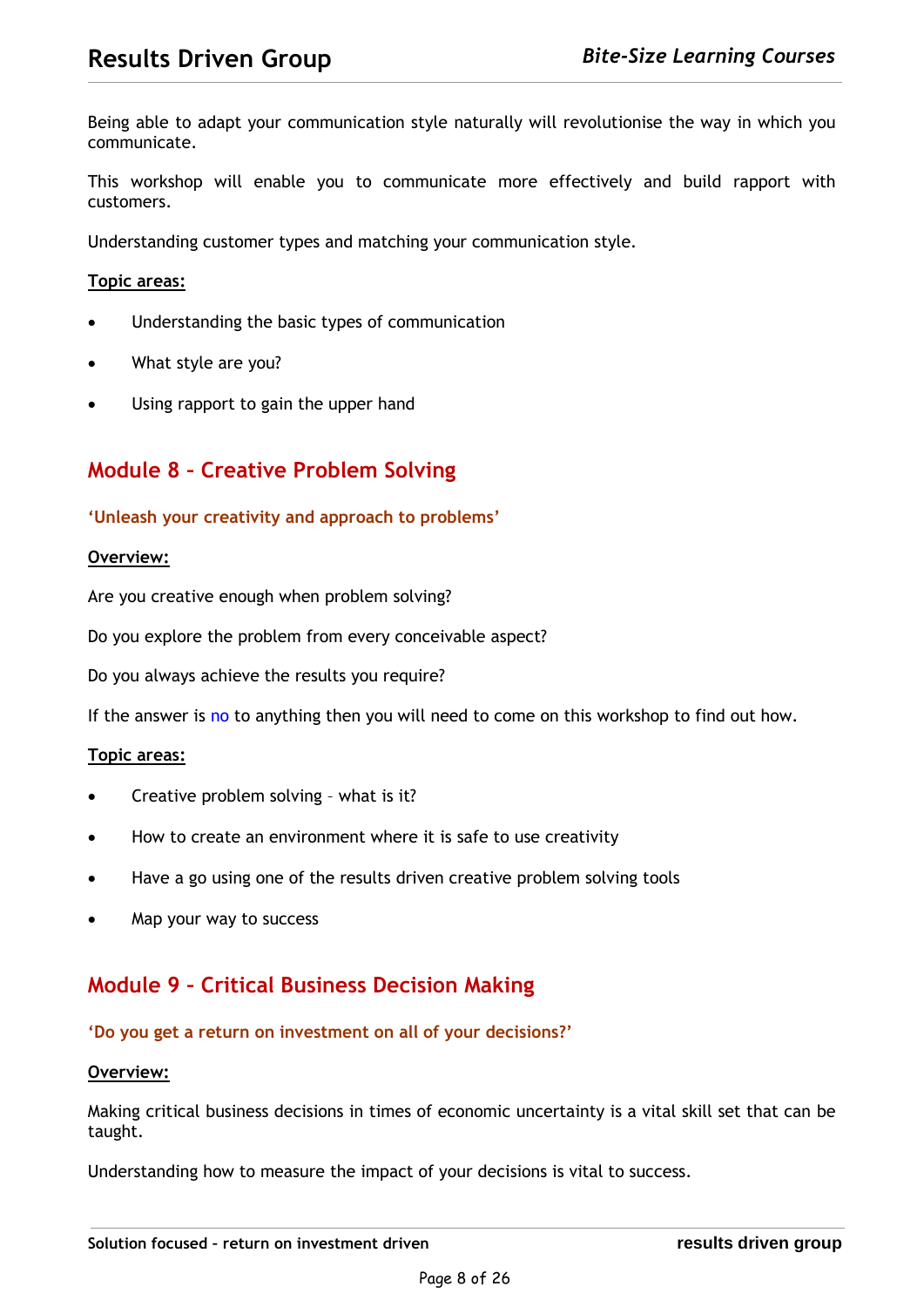#### **Topic areas:**

- Understanding return on investment versus return on expectation
- How to measure the impact of a project
- Hard and soft data which measures do we need to use?
- Applying the ROI methodology in your day-to-day decision making

### <span id="page-8-0"></span>**Module 10 - Customer Service Skills Excellence**

#### **Overview:**

This 3 hour Bite-Size learning session looks at the value and impact of how amazing internal customer service can ultimately deliver excellent external customer service.

It takes a team based approach to want to change the customer experience in any organisation. Learn how to do this the results driven way.

#### **Topic areas:**

- What's different about good customer service?
- What do we have to do differently to deliver amazing internal customer service?
- What do we need to do differently to deliver excellent external customer service?
- Using innovation and creativity to make excellent customer service stick

### <span id="page-8-1"></span>**Module 11 – Dealing with Difficult Customers**

#### **Overview:**

The Bite-Size learning session raises understanding of the background to conflict and the mindset of difficult customers.

Learn how own verbal and non-verbal communication styles tend to calm or escalate a situation.

Acquire key skills and confidence to pro-actively manage the negative behaviour of difficult customers.

- Why we need to effectively deal with difficult customers professionally?
- Managing our own verbal and non-verbal behaviour
- Managing difficult customers
- Structuring and controlling the conversation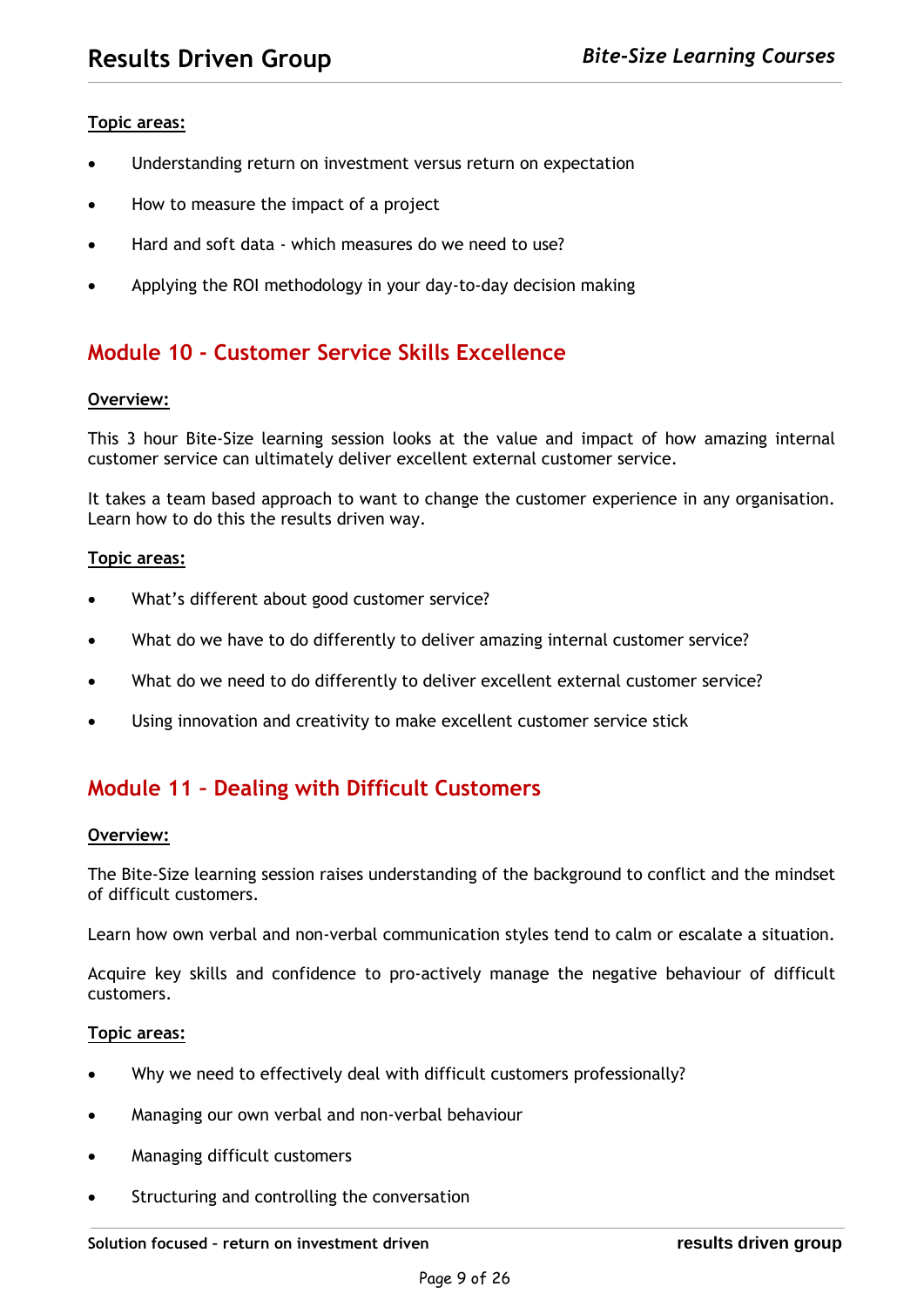- Saying 'No' effectively
- Giving the customer a 'win'

### <span id="page-9-0"></span>**Module 12 - Dealing with Difficult People**

#### **Overview:**

Difficult people exist in all areas of our lives. They cause problems for anyone who comes into contact with them. All communication consists of reaction and counter-reaction.

Changing your reactions, both inwardly and on the surface, will make these difficult people counter-react differently and diffuse the situation.

#### **Topic areas:**

- Understanding yourself and others
- Styles of behaviour
- Saying "No"
- A framework for identifying and dealing with your emotional responses
- Applying the 4 key principles of business parenting and the 10 'shoulds' that prevent you from interacting effectively
- A behaviour approach to dealing with problem people

### <span id="page-9-1"></span>**Module 13 – Delegation & Empowerment**

#### **'How to use empower our teams to take the pressure off'**

#### **Overview:**

#### Delegation + Empowerment = Motivation

You will understand the barriers to effective delegation; see how planning plays a key role and even how to use delegation as a motivator for your staff.

Use delegation skills and simultaneously empower their staff.

Understand how to use empowerment to achieve SMART objectives.

- What is empowerment?
- 3 states of empowerment
- Questions to consider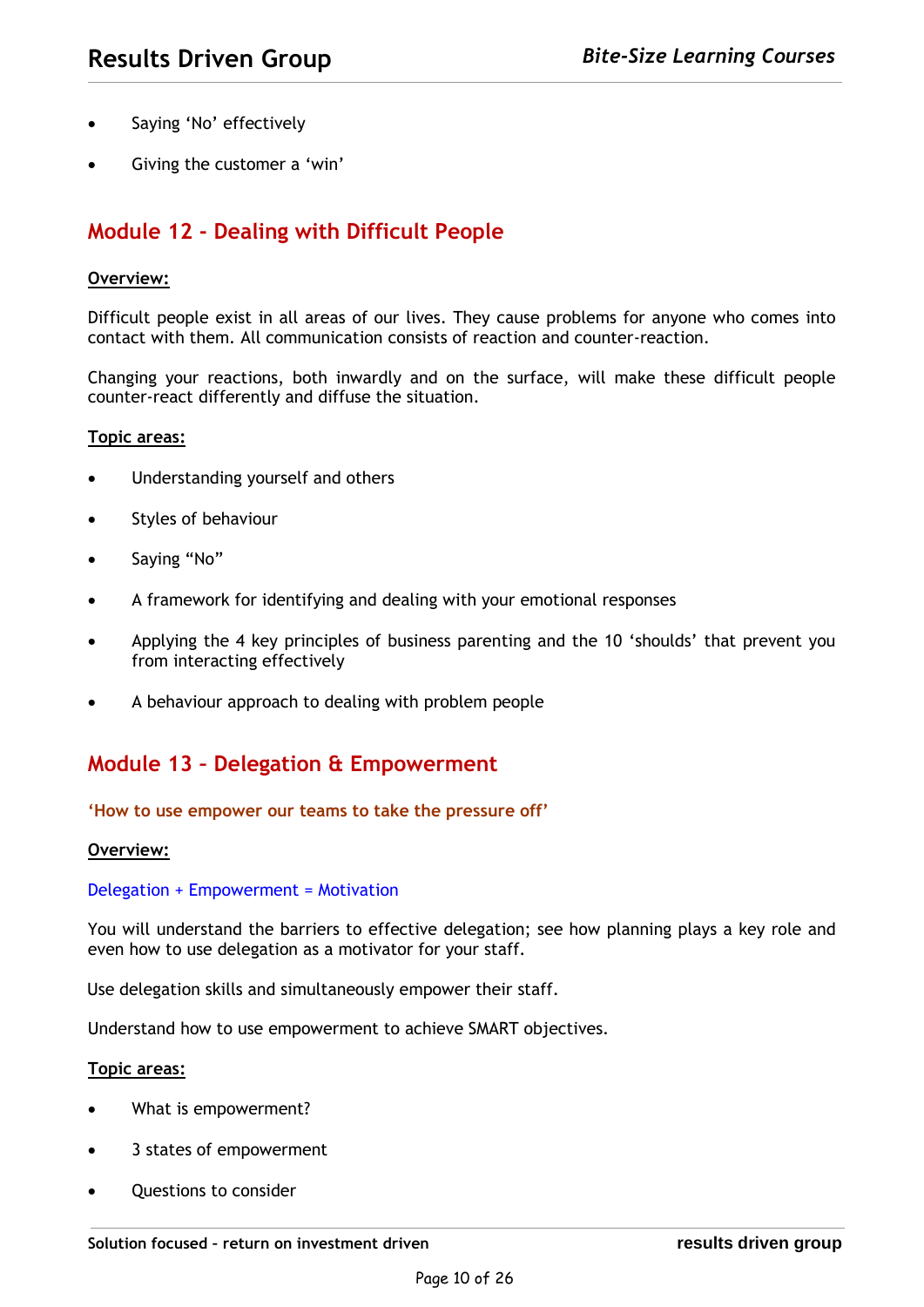Empowerment v delegation

### <span id="page-10-0"></span>**Module 14 – Delivering Developmental Feedback**

#### **'and motivating our people to another level'**

#### **Overview:**

Feedback should be given little and often, not dumped once a year at appraisal time. Just like shoes, one size does not fit all, so we need to appreciate the need to plan formal feedback sessions to ensure the right result.

Within this session you will learn how to manage the feedback process, ensuring that people feel valued, respected and knowing how to improve, or, with positives, what to build on.

#### **Topic areas:**

- How to turn negative feedback into developmental feedback.
- Participants will look at the importance of praise and why it works; a five step model for giving praise and criticism and carrying out practice sessions.

### <span id="page-10-1"></span>**Module 15 – Developing a Customer Service Culture**

#### **Overview:**

Your people are the critical part of any **customer service strategy**. This interactive course looks at the human dynamics that shape your organisation's customer interface.

It will help management teams who are responsible for customer service policy to understand what is required to become a service-led organisation, how to develop a **service-led culture** and how to maintain and evolve that culture.

#### **Topic areas:**

- Champion the promotion of a service-led strategy
- Understand how your own company's mind-set can facilitate (or not) a move towards a service-led culture
- See how critical people-management and people-development issues are in delivering customer care
- Improve customer-facing behaviour through the application of effective peoplemanagement techniques

### <span id="page-10-2"></span>**Module 16 – Developing a Positive Mental Attitude**

**'Attitude is everything'**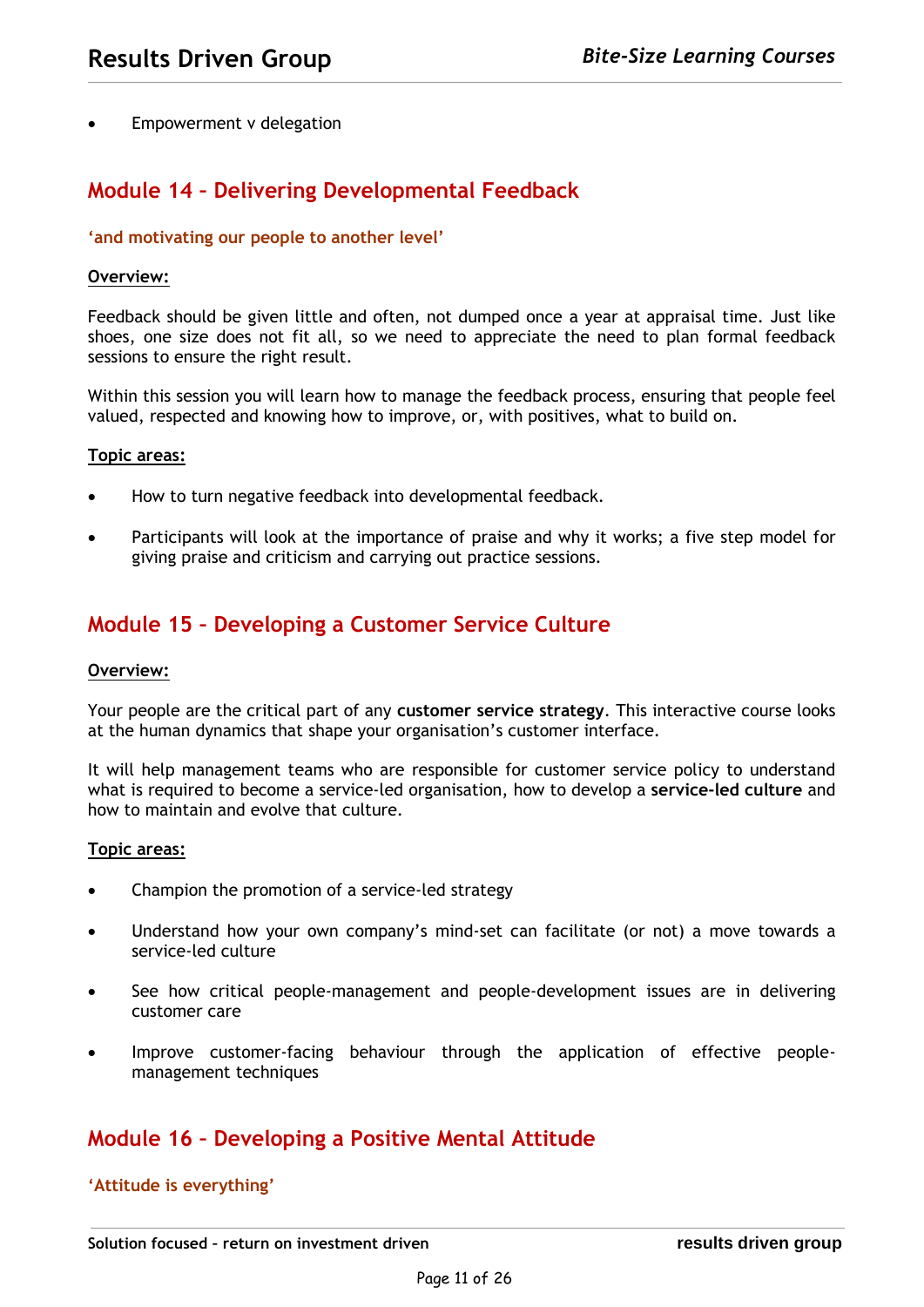#### **Overview:**

We all have internal conversations with ourselves. I can't do that, it won't work if I do it, I couldn't talk to them etc… You're right though it's often a self-fulfilling prophesy, you think you can't so you don't etc…

This workshop helps with focus techniques to change those tunes playing in your head to: I can and yes, the self-fulfilling prophecy helps again to ensure it happens: "I can so I will".

#### **Suitable for:**

Delegates who need to be able to develop belief in themselves to succeed

#### **Topic Areas:**

- Attitude is just a state of mind let us help you to get it right
- Delegates will use video and an interactive game to challenge their perceptions
- They will construct inner dialogue maps and use top tips to construct a personal attitude plan

### <span id="page-11-0"></span>**Module 17 – Equality and Diversity in the workplace**

#### **Overview:**

In our increasingly diverse society, employers and employees have both moral and legal duties to ensure workplaces are positive environments for all colleagues to work.

Equality in the workplace is designed to introduce people to the key principles of the Equality Act 2010 and employer and employee responsibilities in complying with this legislation. This workshop explores the difference between equality and diversity, the various types of discrimination defined in legislation, and the compliance responsibilities of both employers and employees.

- Understand the difference between equality and diversity
- Understand the impact of equality legislation
- Understand the different forms of discrimination
- Understand employer and employee responsibilities
- Understand the potential equality issues in the workplace
- This course is designed for people who have no previous knowledge of the Act or who are unfamiliar with its legal requirements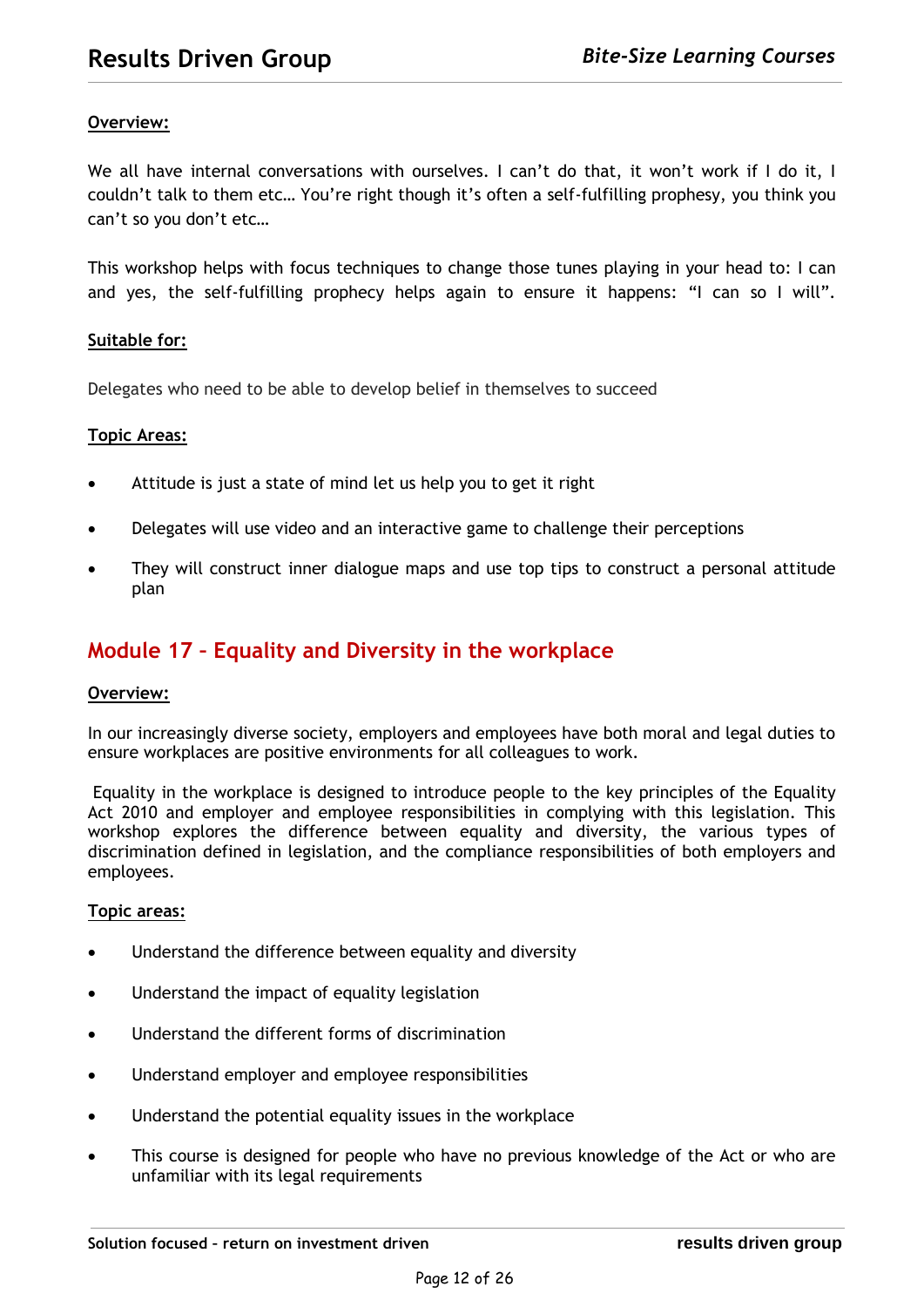### <span id="page-12-0"></span>**Module 18 - Financial Awareness for Managers**

**'This course can save your company £10,000s each year – if you need to be financial in your role then you need to come'**

#### **Overview:**

The mysterious world of Budgets will be explored in a no-nonsense plain English approach. Avoid the most common pitfalls and understand how a few essential tips can lead to successful financial control.

Dodge the budgets at work and they catch you up at home. You need to budget and we will show you how.

#### **Suitable for:**

Delegates who need to be financially aware

#### **Topic Areas:**

Delegates will use a range of practical exercises to understand the nature and behaviour of costs, differentiate between capital and revenue expenditure and compile a simple departmental budget.

### <span id="page-12-1"></span>**Module 19 – Handling Objections with Style**

#### **'Dealing with resistance'**

#### **Overview:**

You have to work to make a sale, and chances are that you're going to have to overcome a number of objections before you secure the business.

The ultimate aim of this session is to give you the confidence to handle sales objections and enable you to turn objections to your advantage.

#### **Topic areas:**

- Why and how objections occur
- The dos and don'ts of objection handling
- Reducing the amount of objections you get
- How to handle objections quickly and positively

### <span id="page-12-2"></span>**Module 20 - How to Cope with Stress on a Day-to-Day Basis at Work**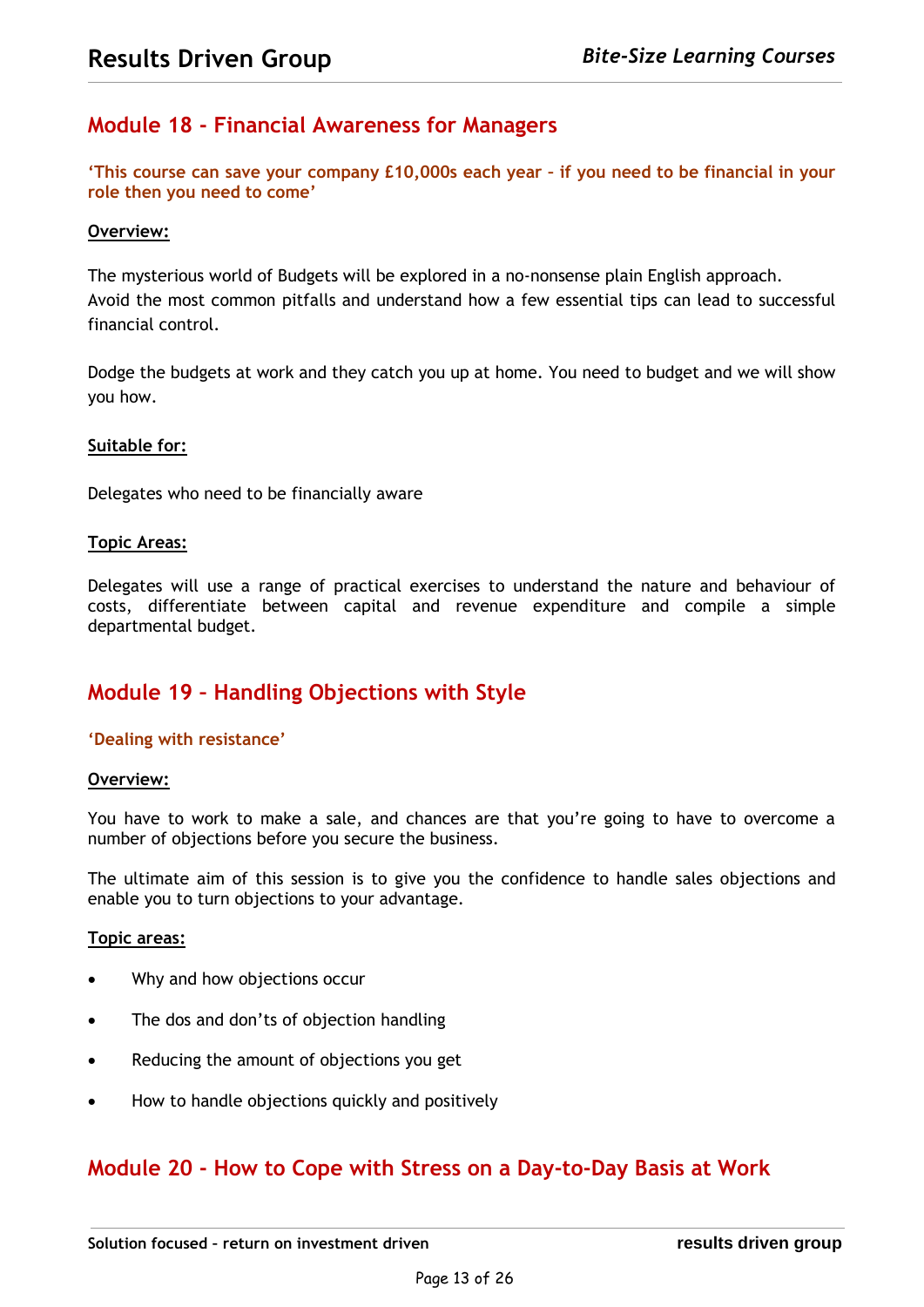#### **Overview:**

An essential workshop for employees which provides individuals with the techniques and skills to combat the impact of stress at work.

The aim of this course is to provide individuals with the skills and knowledge to recognise the effects of stress in themselves and to have a wide variety of practical techniques that they can use to eliminate/reduce and cope with stress.

This programme is highly participative and active.

#### **Suitable for:**

Anyone who has to cope with stress at work.

#### **Topic Areas:**

We will use a range of practical techniques to prevent and manage stress. This includes:

- Ways to avoid stress
- The importance of thinking and focusing positively
- Methods of improving well-being
- Ways to enhance stress-free performance at work
- Delegates will receive a checklist containing practical advice on dealing with stress

### <span id="page-13-0"></span>**Module 21 – How to Deliver a Motivational Appraisal**

#### **Overview:**

Developing your people is crucial in the battle to retain good employees and up-grade their skills to cope with increasing demands and technology.

Make sure that you retain your people by developing their skills.

- Be able to prepare, structure and run the appraisal interview
- The client appraisal form
- The structure of the appraisal
- Giving and receiving feedback
- Setting and achieving objectives
- What makes a motivational appraisal?
- Following up the appraisal interviews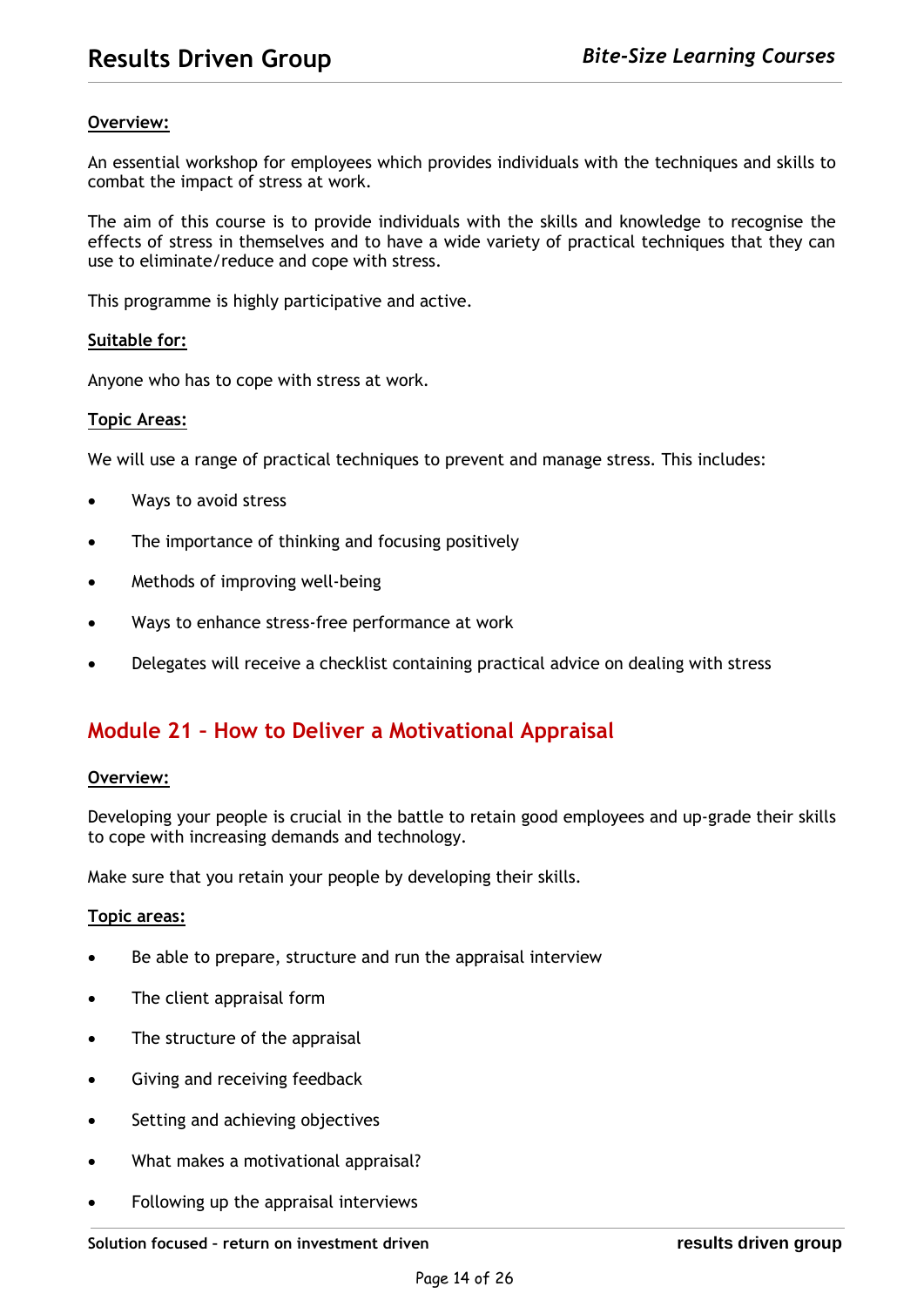### <span id="page-14-0"></span>**Module 22 – Influencing**

#### **'Learn the art of persuasion'**

#### **Overview:**

Do you tailor influencing style to that of your audience?

Are you subtle enough in your approach to persuade colleagues to see your point of view in the correct manner?

This Bite-Size learning session give you the tools tips and techniques to stay ahead.

#### **Topic areas:**

- An understanding of the importance of planning your approach to influencing
- The results driven approach to influencing
- How to adapt our influencing style according to the situation
- Best practice techniques for using these skills in the workplace or other situations

### <span id="page-14-1"></span>**Module 23 - Inspirational Leadership**

#### **'Inspire and enthuse your team from the front'**

#### **Overview:**

Inspiring and leading others to deliver their full potential, this workshop gives you an insight into the core skills and behaviours needed to be effective in the role of a leader within your organisation.

Understand how to use the results driven situational leadership model and change your leadership style to any given situation.

#### **Topic areas:**

- Practical models of leadership and their application
- Understand the power of situational leadership and how to apply these tools to the leadership of your team on a day to day basis

### <span id="page-14-2"></span>**Module 24 – Introduction to Emotional Intelligence**

**'In study after study, from many different sectors, those leaders with high EI competencies outperform their colleagues'**

#### **Overview:**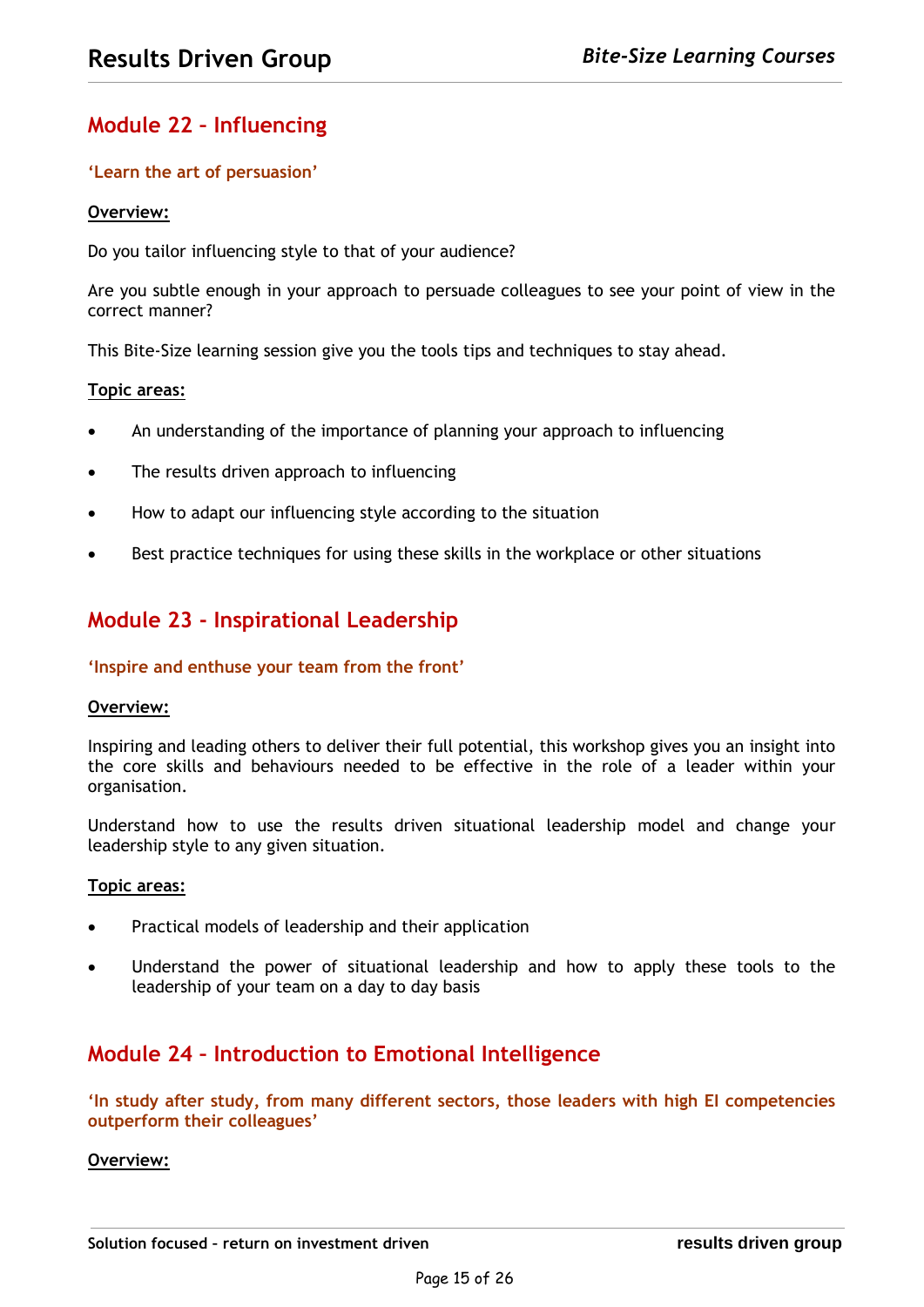This workshop will introduce you to the concepts of EI to help you solve your retention and morale problems, improve creativity and people networks and create synergy from improved teamwork.

#### **Topic Areas:**

- What is emotional intelligence and the connection between behaviour, feelings, and performance?
- How emotions are an integral part of everyone's work experience and are significantly influenced by the leader
- How emotions impact on productivity and quality
- Explore how and why a leader should find reasons to express gratitude in order to influence and develop cooperation in the workplace
- How to create a positive team environment through the use of visual images

### <span id="page-15-0"></span>**Module 25 – Lean Thinking and Implementation Through the use of Empowerment**

#### **'How to save costs in an inspirational way'**

#### **Overview:**

Understand how to embrace and implement Lean methodology through the empowerment of your team.

Learn how to use powerful Lean implementation tools that will enhance productivity and improve process.

#### **Topic areas:**

- Understand how to use 5S in any environment
- Use 5S to enhance culture change
- Understand how to map existing processes and make improvements and cost savings

### <span id="page-15-1"></span>**Module 26 – Management & Leadership**

#### **'What is the difference?'**

#### **Overview:**

Learn how to adopt the behaviours of a leader in just 2 hours, a tall order you make think – but it is possible.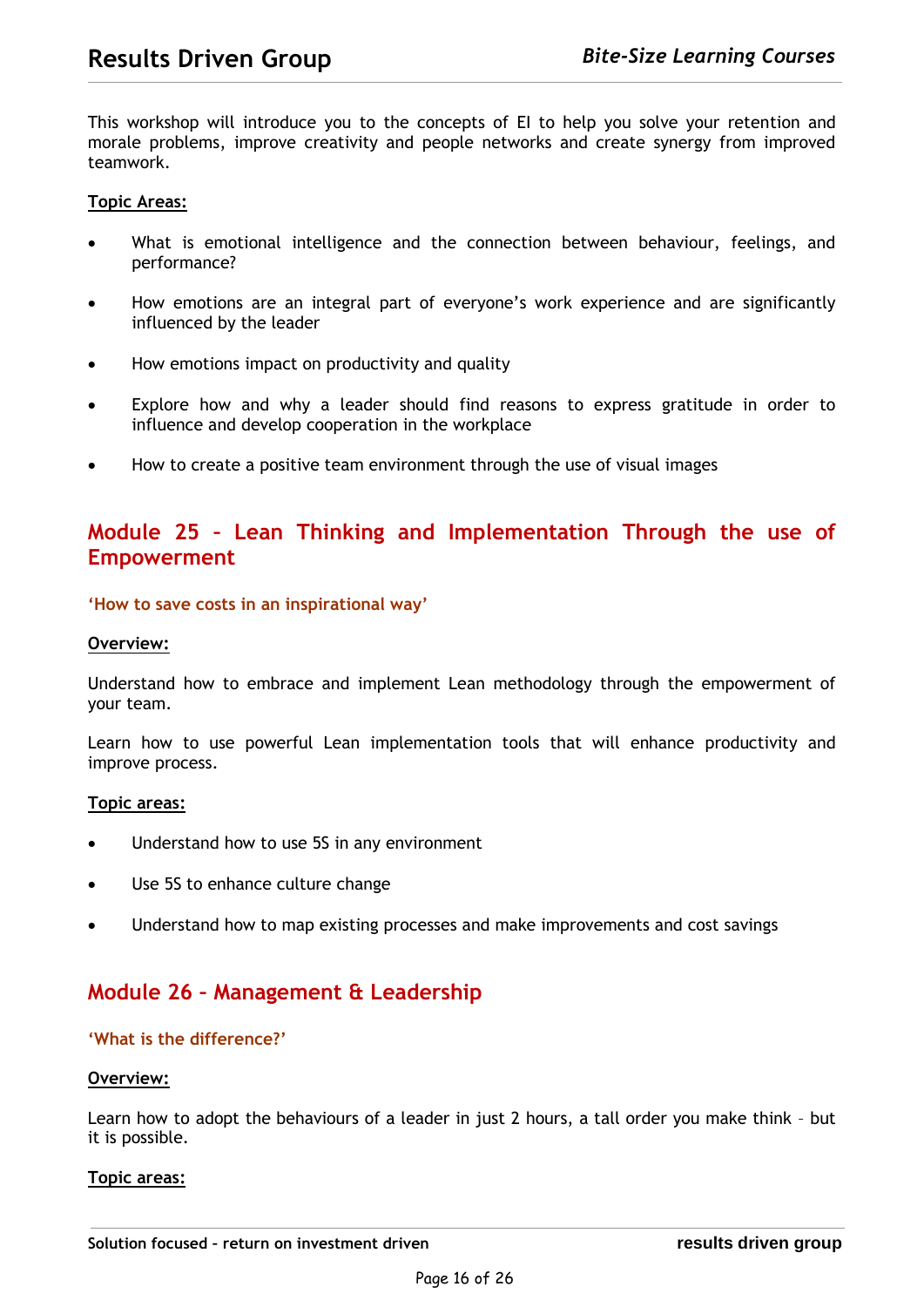- The manager administers; the leader innovates how to develop an innovative style of leadership
- The manager maintains; the leader develops how to adopt a developmental style of leadership
- The manager focuses on systems and structure; the leader focuses on people learn how to motivate from the front
- The manager relies on control; the leader inspires trust how to develop a culture of trust in your team
- The manager has a short-range view; the leader has a long-range perspective Visioning, does your team have one?

### <span id="page-16-0"></span>**Module 27 - 'Managing a Matrix Team'**

**'In today's uncertain climate, all organisations are turning to matrix teams in order to be faster and more flexible and to share resources across the organisation'**

#### **Overview:**

This 2 hour Bite-Size learning session breaks down the fundamental principles and processes needed to ensure success when leading matrix managed teams.

A tools-based programme that is based around facilitation, influence, communication and leadership.

#### **Topic areas:**

- The characteristics of matrix teams what are matrix managed teams and why is there a need for them?
- The role of the leader changing the role of leadership; what is expected of a matrix team leader
- The behaviours and skills required the skills, qualities and attributes needed; understanding the impact your style and influence has on the team
- Creating a matrix-managed team: tools and techniques group process facilitation
- Application planning developing a practical application plan focused on your own specific matrix team

### <span id="page-16-1"></span>**Module 28 – Managing Change**

#### **'Organisations that eat change for breakfast are organisations of the future'**

#### **Overview:**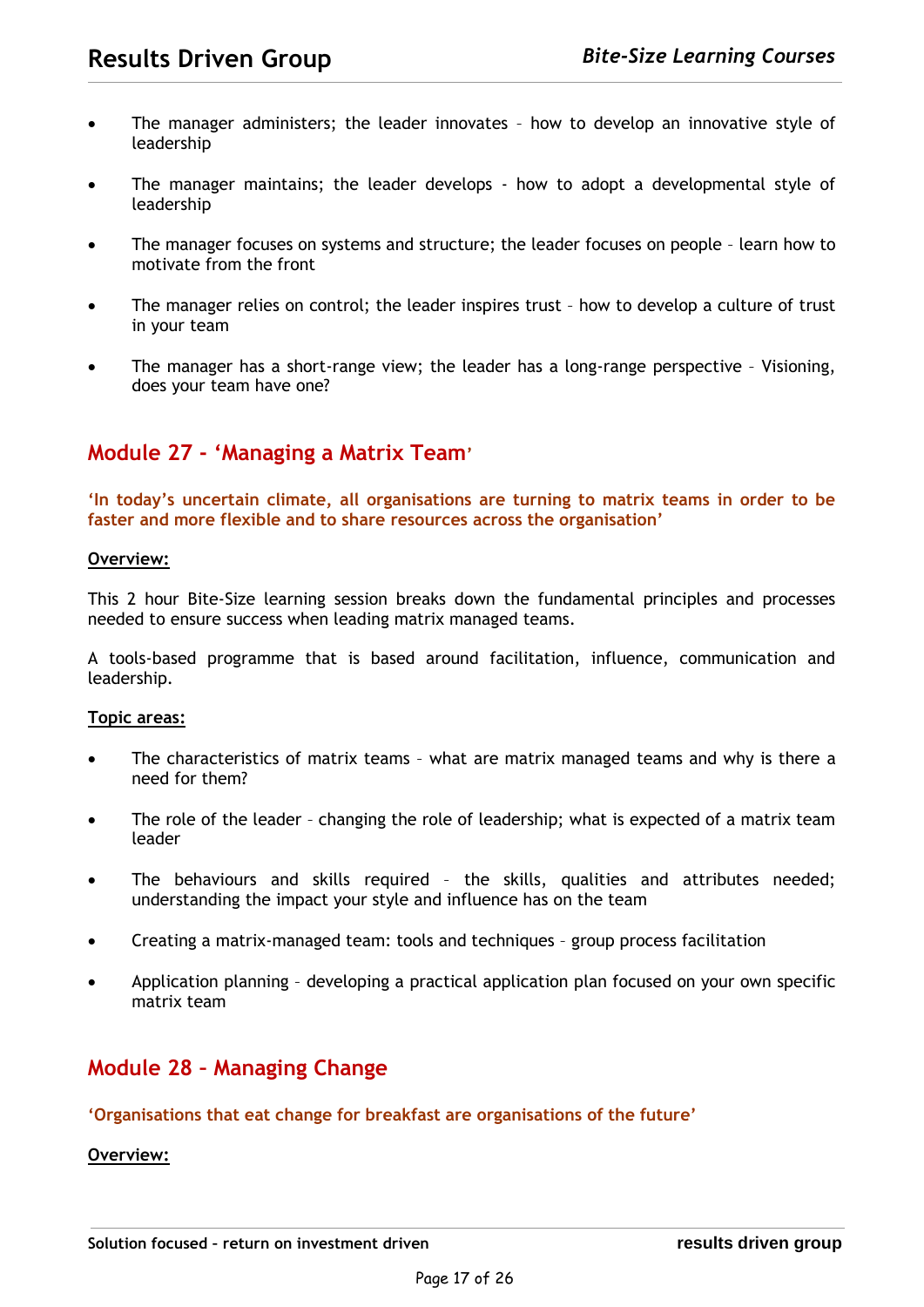Being able to manage change is here to stay and is integral to the skills needed by the modern manager.

It is key to ensure that our people are with us from the outset when implementing change and that we can keep them onside and inspire and motivate them continually.

#### **Topic areas:**

- Change management models that will enable you to manage change on a day to day basis
- Getting a team onside through the process of change
- Putting your own change management strategy in place

### <span id="page-17-0"></span>**Module 29 – Managing Upwards**

#### **'Being able to influence your line Boss is critical for both of you!**

#### **Overview:**

Forming a strong working relationship with your boss can be the maker or breaker for getting your job done, establishing your career and keeping your sanity!

This session isn't about uprising and revolution, but about giving you the confidence and tips to help you work more effectively with your manager, understanding each other's needs and pressures, and agreeing best ways of working together.

#### **Suitable for:**

Delegates who need to develop a better relationship with their Boss

#### **Topic Areas:**

- Delegates will complete a self-assessment questionnaire and practice using step-by- step models to both make and deal with requests from their manager
- Strategies to success are then discussed and debated as a team

### <span id="page-17-1"></span>**Module 30 – Meetings Management**

#### **'Do you always deliver your objectives?'**

#### **Overview:**

'Ok so let's take stock. You are constantly late, you never achieve your objectives and the Boss is always on at you – does life really get this good?

This workshop explores the running of successful meetings, effective preparation and the delivery of results through successful meetings management.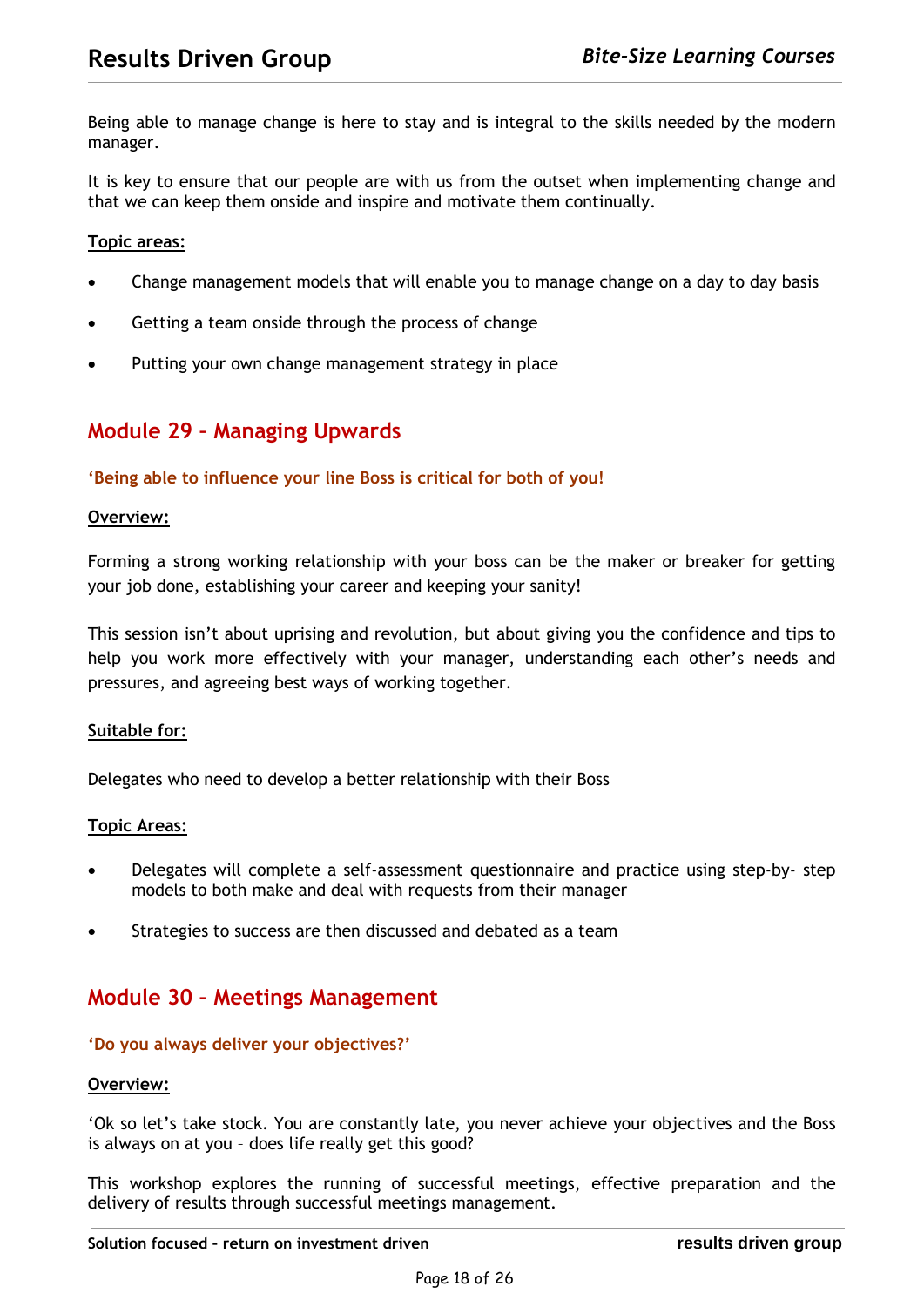#### **Topic Areas:**

- Before the meeting why and who?, objectives and agendas, timing, environment, equipment, punctuality, frequency
- Leading the meeting role of leader, promoting discussion, dealing with conflict and challenges, handling disorder
- Participating in the meeting why attend?, rules of good communication, preparation and delivery

### <span id="page-18-0"></span>**Module 31 – Mindful Leadership**

#### **Overview:**

Today, leaders have been described as facing a VUCA environment: one that is volatile, uncertain, complex and ambiguous. Previous notions of control and change management are being questioned, and new capabilities are now required of leaders.

Mindfulness is about actively paying attention to what is actually happening in the moment, in order to respond with integrity and thus remain focused on our strategic results.

This enhances our ability to succeed in today's ever more dynamic and complex world.

#### **Topic Areas:**

- What is mindfulness?
- Mindfulness and Leadership
- Spectrum of interventions
- New skills of leadership
- Leadership challenges of the modern workplace
- How can mindful leadership help with stress and pressure?

### <span id="page-18-1"></span>**Module 32 – Motivation**

#### **'The 'glue' of management and leadership development'**

#### **Overview:**

Understanding our people is the key to motivating them.

If I were to ask you the question:

'Do you know what motivates every single member of your team in their work and personal lives?'

What would your answer be? - If it is no then you really do need to attend this workshop.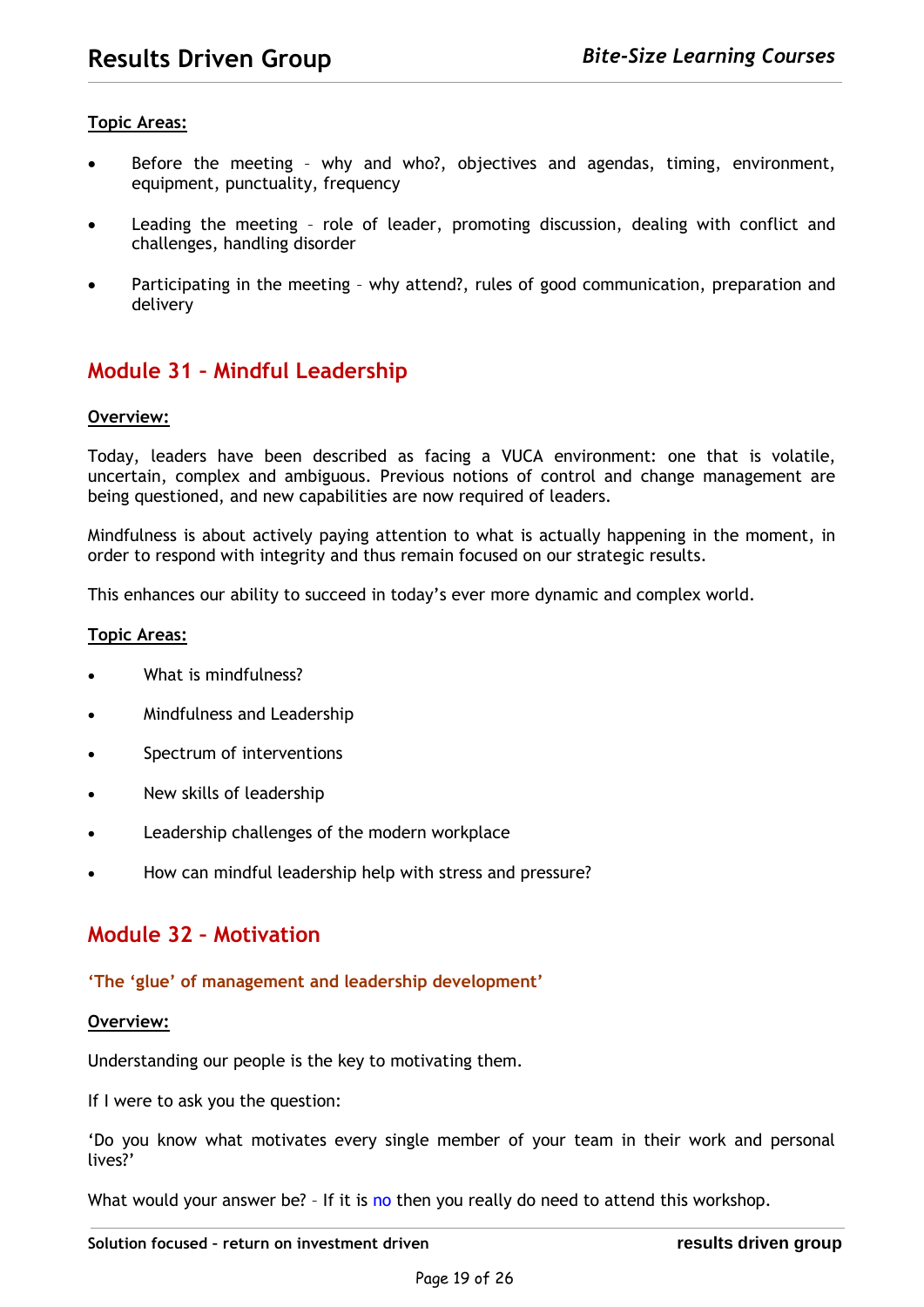Once equipped with this knowledge about a person there are a number of techniques and tactics you can use to motivate them.

#### **Topic areas:**

- Practical models of motivation and their application
- Understand the power of motivation and implementing a motivation strategy for your team
- Inspire and motivate others to deliver their full potential

### <span id="page-19-0"></span>**Module 33 – Negotiate**

#### **'The Results Driven Way'**

#### **Overview:**

Strong negotiation skills are vital if you want to make sure that you reach the right outcome every time.

#### **Topic areas:**

- Take yourself out of your comfort zone and negotiate hard to get a suitable outcome for your customer (either internal or external) and your bottom line
- Develop a win-win approach to negotiation
- Understand how to structure the negotiation process
- Recognise the dos and don'ts of negotiation

### <span id="page-19-1"></span>**Module 34 – Performance Coaching**

#### **'Today's business environment demands a results driven performance'**

#### **Overview:**

Performance coaching will allow you to develop your relationships further with your staff and colleagues and ENABLE them to deliver all of the time and think for themselves and come up with the correct solutions to the issue.

This is a practical hands-on workshop, using very simple powerful feedback and coaching tools.

- The background of coaching and where it has come from
- Using LIP feedback to inspire
- A '20 minute coaching model'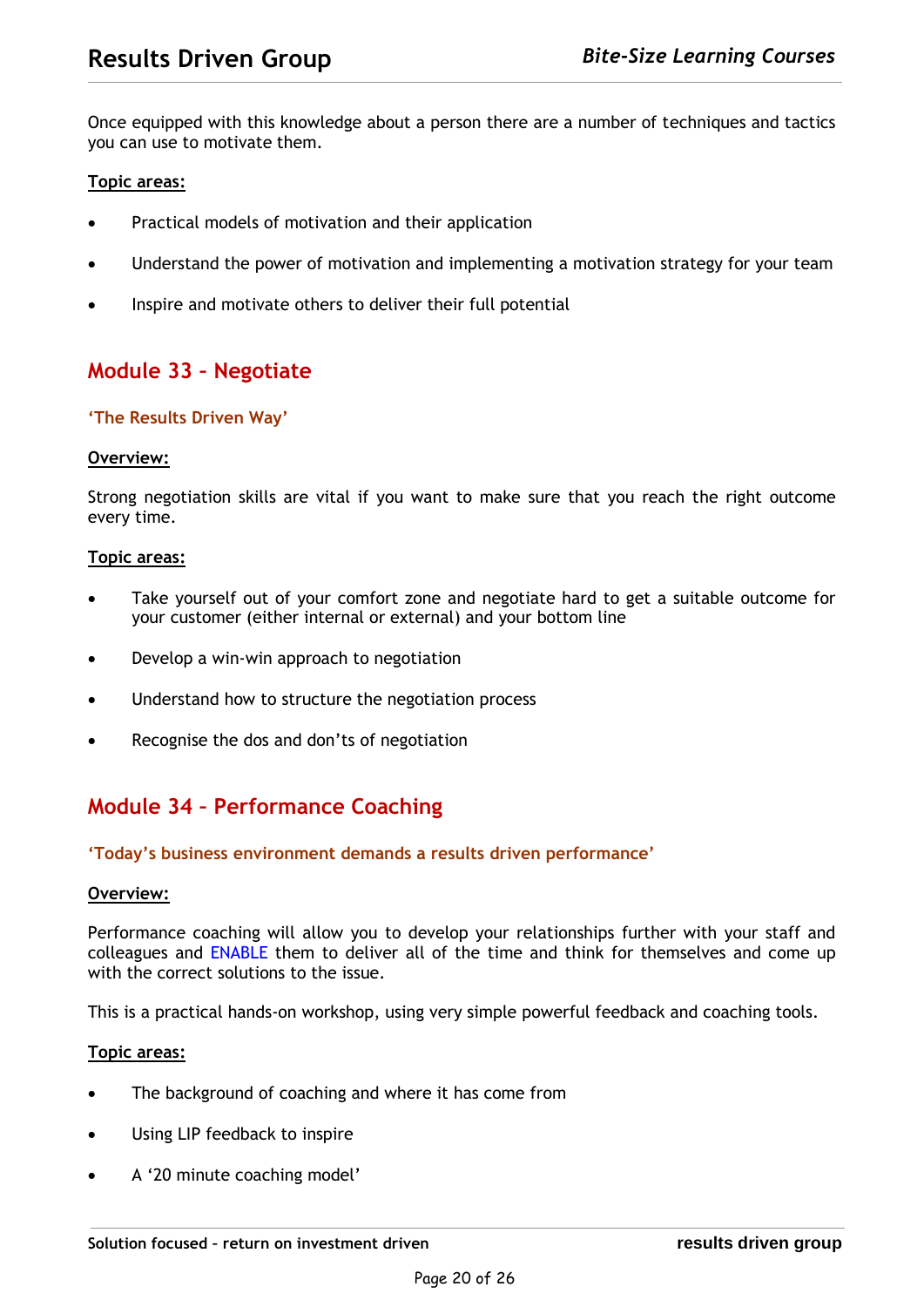• How to coach a team through change

### <span id="page-20-0"></span>**Module 35 – Performance Management**

#### **'How to deliver results all of the time'**

#### **Overview:**

By the end of the workshop learners will be able to describe how to:

- ➢ Manage performance through developing an empowered team
- ➢ Understand the key skills needed to performance manage our teams all of the time

#### **Topic areas:**

- Understanding the different communication styles needed to enable performance
- Using influence and persuasion in performance management
- How to use to PDRR to succeed all of the time

### <span id="page-20-1"></span>**Module 36 - Personal Presentation**

#### **'Creating impact with colleagues is vital for your on-going success in business'**

#### **Overview:**

What would an advertisement about you say? How do you want to be seen? What impact do you have?

Come along to this session that will explore the real you and how you can add impact to create that perfect advertisement.

You will leave with some well-tried and proven tips that work to ensure that, when you want to, you can have greater impact using behavioural and image changes that are simple but effective

#### **Suitable for:**

Delegates who need to create impact.

- Delegates will examine their own self-image and the way they come across to others through practical exercises.
- The social styles questionnaire is used to examine behavioural styles and a skills practice session to examine how this works in context.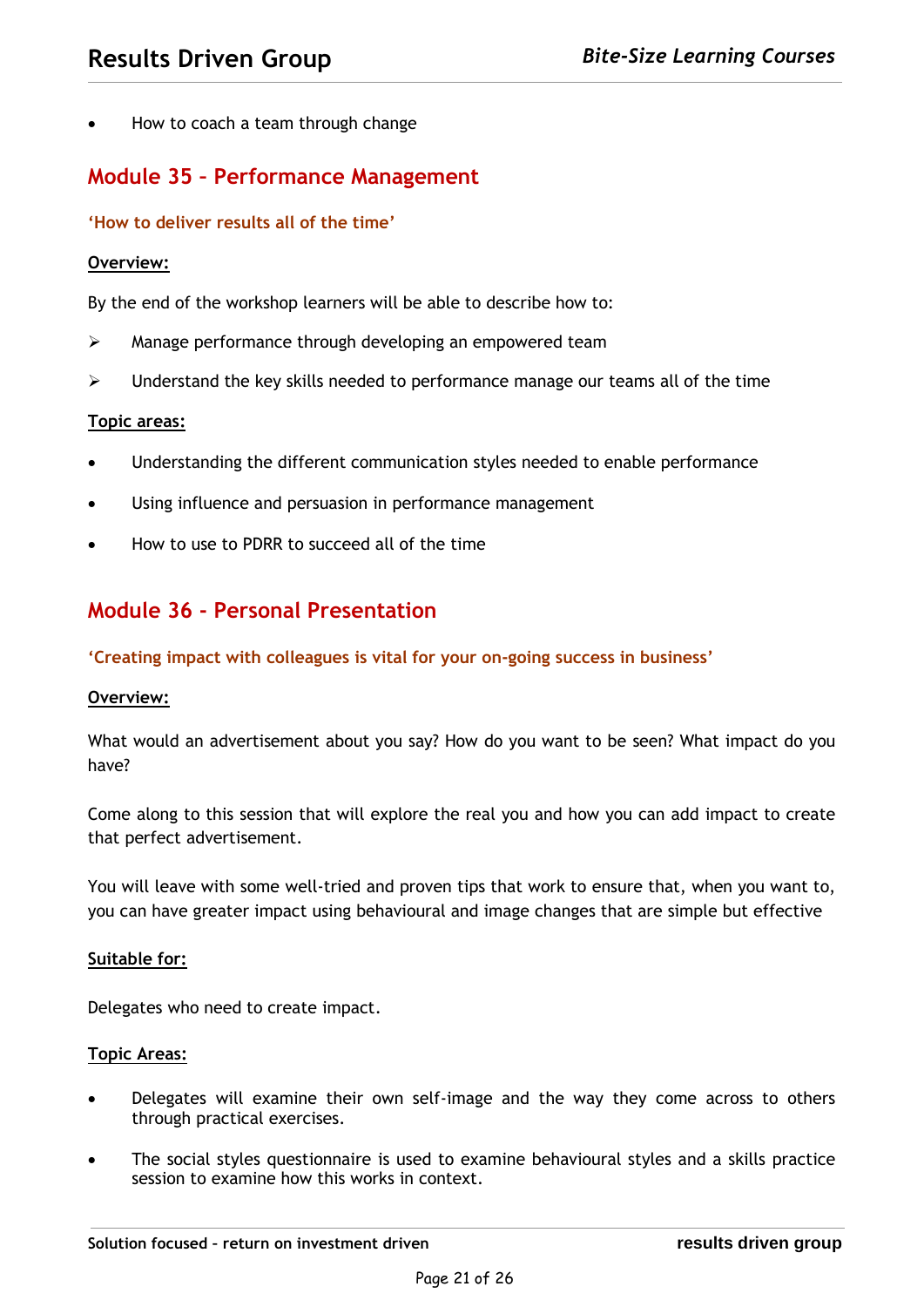### <span id="page-21-0"></span>**Module 37 - Powerful Presentations**

#### **'Be confident all of the time'**

#### **Overview:**

This Bite-Size learning session is designed to give delegates the confidence to make effective presentations that will be remembered.

It focuses on preparation, practice and performance and will enable you to add flair to your presentations and stimulate a more desired reaction from your audience.

#### **Topic Areas:**

- Preparing your presentation how to decide on your message, the 3 Ws (why?, what?, who?)
- Structuring your presentation how to package your message, BIKER B, questions, timing, notes
- Making your presentation how to get your message across and feel at ease in front of an audience, using your voice, nerves, dress, eyes, body, questions, challenging participants
- Presentations' checklist

### <span id="page-21-1"></span>**Module 38 - Project Management**

#### **'The deliverables'**

#### **Overview:**

We will look at some straightforward techniques that really work, to ensure your project delivers on time and within budget.

Not forgetting that projects are also about people not just systems and procedures.

Let us help you become more confident when you are required to manage a project of whatever size, cost or impact.

#### **Topic areas:**

- Stages of a successfully managed project
- The key skills needed to manage a project
- Mapping your skill set to that of a project manager

### <span id="page-21-2"></span>**Module 39 - Questioning to Success**

#### **'Understanding customer needs'**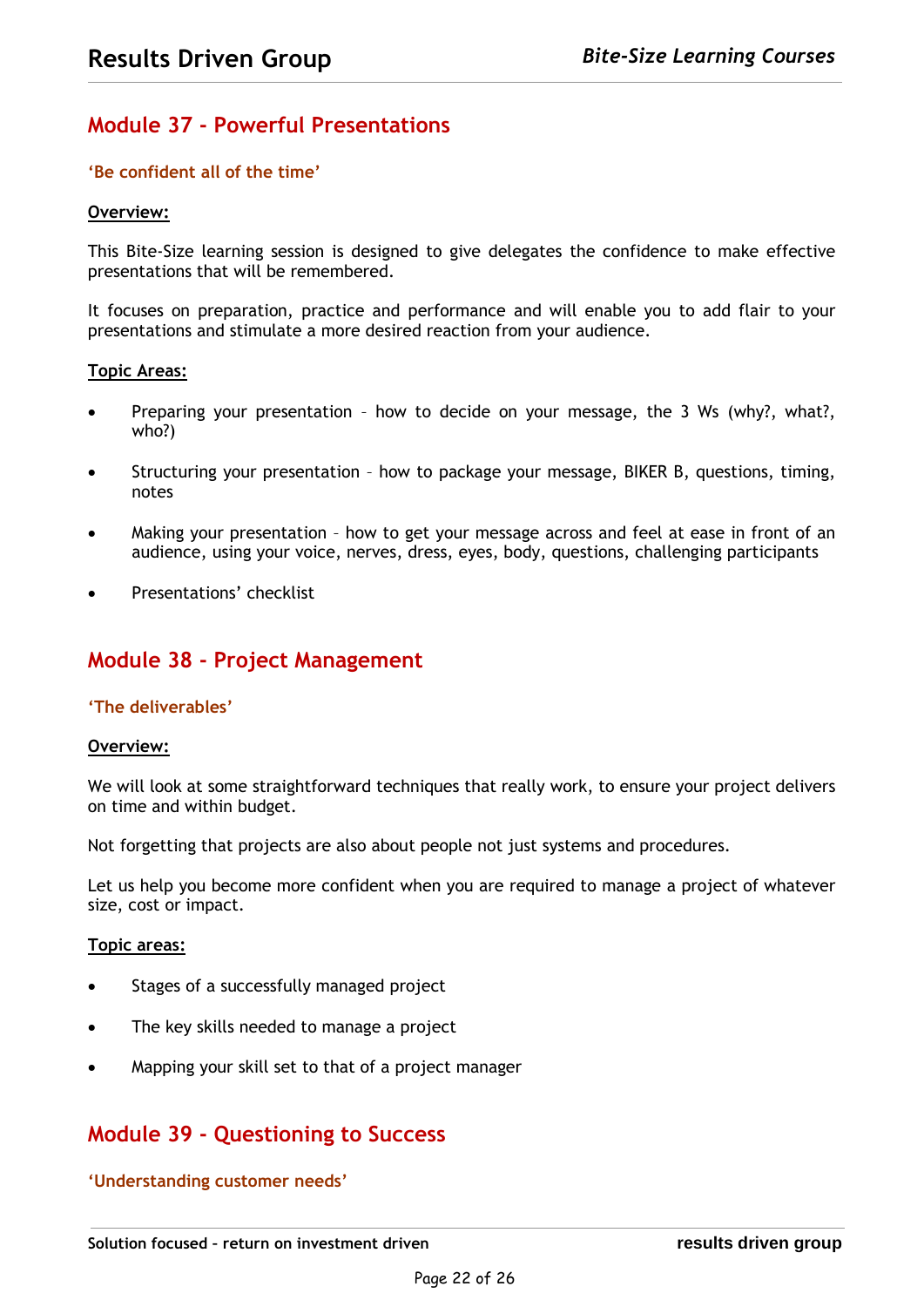#### **Overview:**

You've got little hope of selling the right product if you don't fully understand your customer's needs. This session helps you to take a step back and provides the key questioning and listening skills and techniques to help you really get under the skin of the need and find a solution that hits the mark.

#### **Topic areas:**

- Use a variety of balanced questions to uncover customer individual needs
- Understand what types of questions are the most effective to ask
- Demonstrate strong and impactful listening skills that demonstrate empathy and understanding

### <span id="page-22-0"></span>**Module 40 – Report Writing**

#### **'Communicate succinctly all of the time'**

#### **Overview:**

This Bite-Size learning session will benefit anyone in business who has to put together concise, complex and detailed reports and get it right every time!

#### **Topic areas:**

- Shape and structure what shall I include?
- Signposts and markers structuring the content
- Taking the reader into account good style and grammar, making the report convincing
- Report structuring practice write a report under supervision with the emphasis on making the document both clear and interesting

### <span id="page-22-1"></span>**Module 41 – Resilience**

#### **'How good are we??'**

#### **Overview:**

Resilience is the ability to recover quickly from setbacks and adversity.

Resilient people stay committed and increase their efforts when the going gets tough.

It used to be thought that people were born with resilient attributes; we now know that anyone can improve their resilience through effective training and development.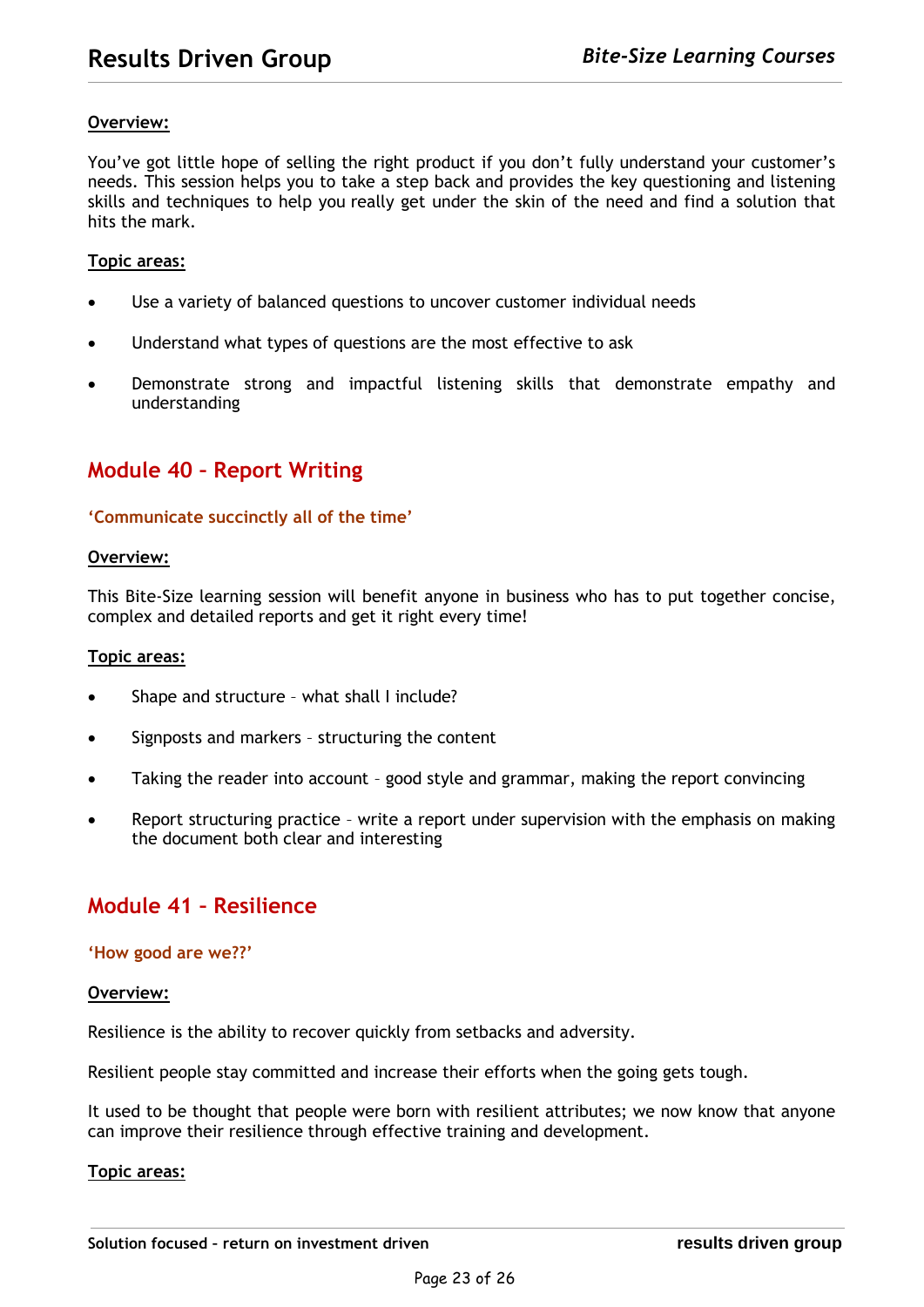- Understanding resilience, pressure, stress and adversity
- Measuring your own resilience levels
- The 7 resilience skills
- Realistic optimism and negative thinking
- Emotional awareness & regulation
- How to recognise and control your feelings
- The importance of self-belief and self esteem
- Importance of tolerating ambiguity

### <span id="page-23-0"></span>**Module 42 – Stakeholder Management**

#### **'Engage Stakeholders Correctly'**

#### **Overview:**

Managing stakeholder expectations is a crucial role for any manager.

This course is for those managers who have to manage stakeholder expectations from across all sectors.

It will teach delegates how to manage stakeholders in a clear and effective manner.

#### **Topic areas:**

- Stakeholder mapping
- What makes them tick?
- Considerations from stakeholder mapping
- Use of position, knowledge, or personal power
- Influencing strategies
- **Effective communication**

### <span id="page-23-1"></span>**Module 43 – Teambuilding**

#### **'Achieving excellence through working together'**

#### **Overview:**

This dynamic 2 hour session will enable you to work more effectively as a team in any environment.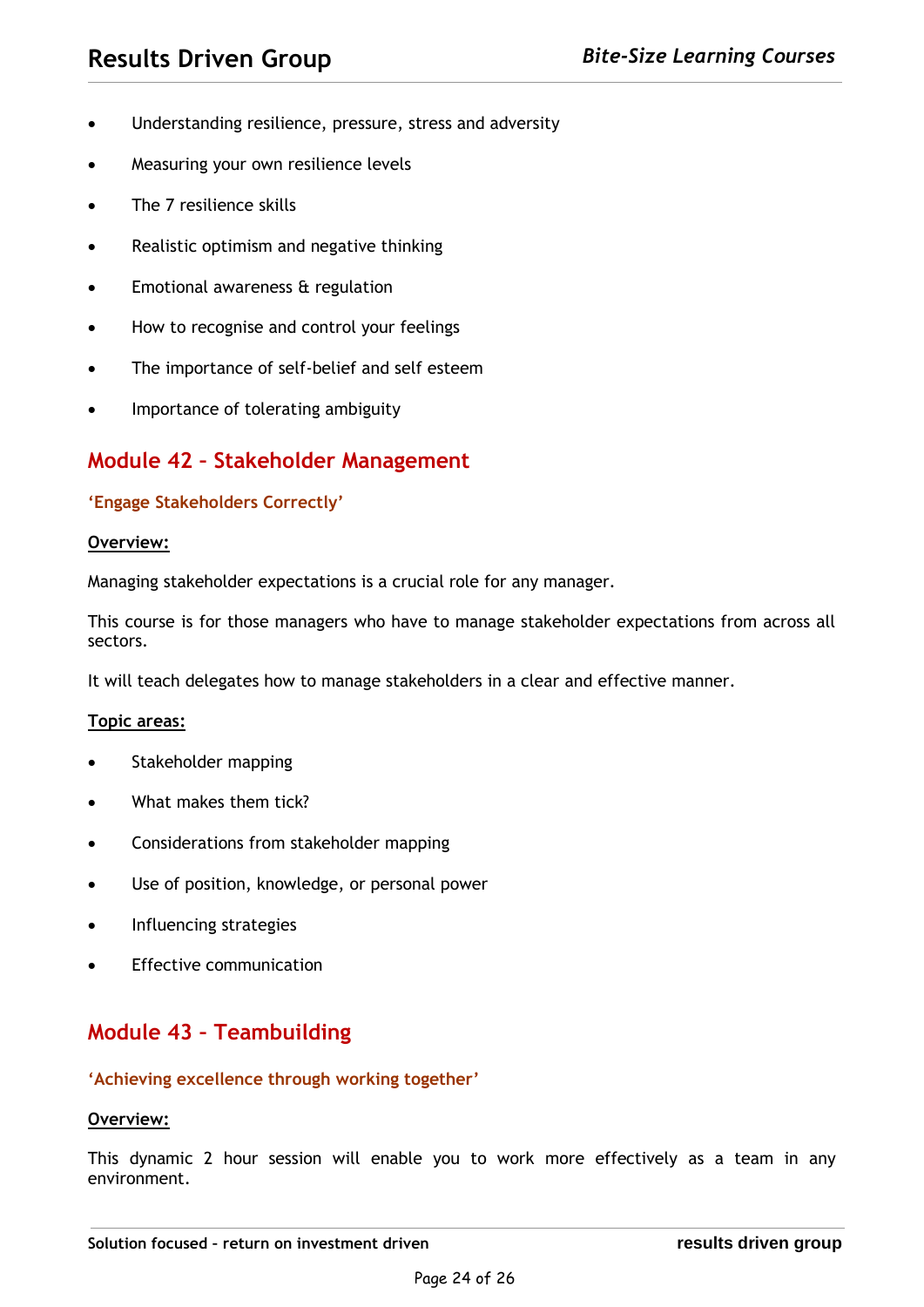#### **Topic areas:**

- Team building exercise how to embrace teamwork, performance analysis, leadership, communication, problem solving and creative thinking
- Team building exercise how can we communicate more effectively as a team?

### <span id="page-24-0"></span>**Module 44 – The Bribery Act**

#### **Overview:**

The Bribery Act 2010 came into effect on 1 July 2011. This creates significant new risks for public and commercial organisations and individuals alike and it is essential to be aware of the new requirements.

This course provides a practical review, focussing on the risks and the controls and procedures required to manage them.

#### **Topic areas:**

- International context
- Overview of the Act
- 10 key features of the Act
- Adequate procedures and the 6 guiding principles
- Risks and controls summary
- Practical case studies
- Summary and action plans agreed

### <span id="page-24-1"></span>**Module 45 – Time Management**

#### **'How to deal with conflicting priorities and deliver all of the time'**

#### **Overview:**

Effective time management is critical to outstanding performance and without it we will always struggle to deliver our priorities.

This workshop is full of practical tips, tools and techniques to ensure that you can deliver consistently and confidently on a day to day basis.

- Discipline and determination do you have enough?
- How to deal with time bandits on a day to day basis